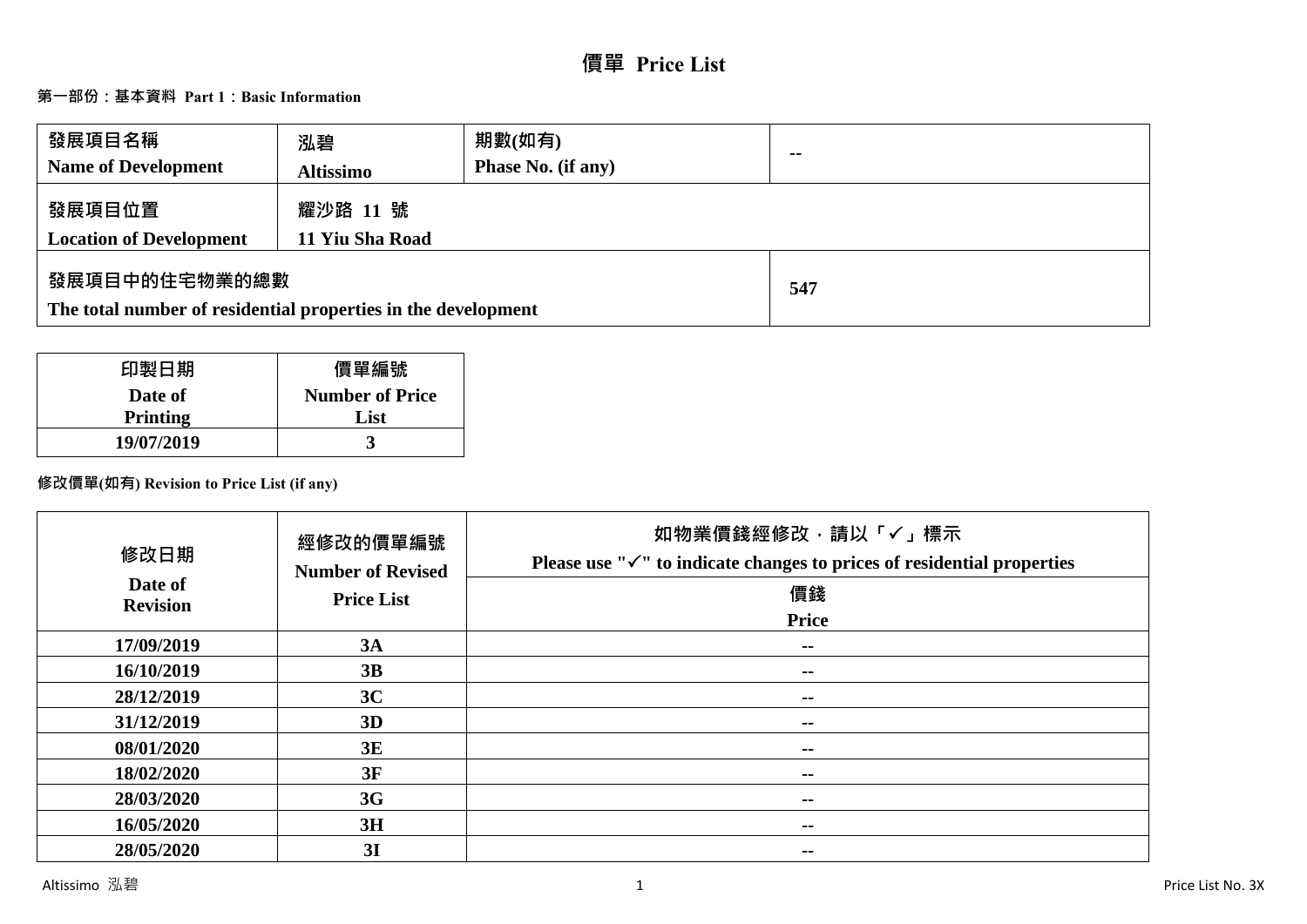| 27/06/2020 | 3J        | $\sim$ $\sim$            |
|------------|-----------|--------------------------|
| 04/07/2020 | 3K        | $\sim$ $\sim$            |
| 30/07/2020 | 3L        | $\sim$ $\sim$            |
| 27/09/2020 | 3M        | $\overline{\phantom{m}}$ |
| 10/10/2020 | 3N        | $\sim$ $-$               |
| 11/12/2020 | 30        | $\sim$ $\sim$            |
| 10/01/2021 | 3P        | $\sim$ $\sim$            |
| 22/01/2021 | 3Q        | $\sim$                   |
| 03/05/2021 | 3R        | $\sim$ $\sim$            |
| 28/06/2021 | <b>3S</b> | $\overline{\phantom{m}}$ |
| 29/06/2021 | 3T        | $\sim$ $-$               |
| 21/07/2021 | 3U        | $\sim$                   |
| 30/07/2021 | 3V        | $\sim$ $-$               |
| 01/09/2021 | 3W        | $\sim$ $\sim$            |
| 28/10/2021 | 3X        | $\sim$ $-$               |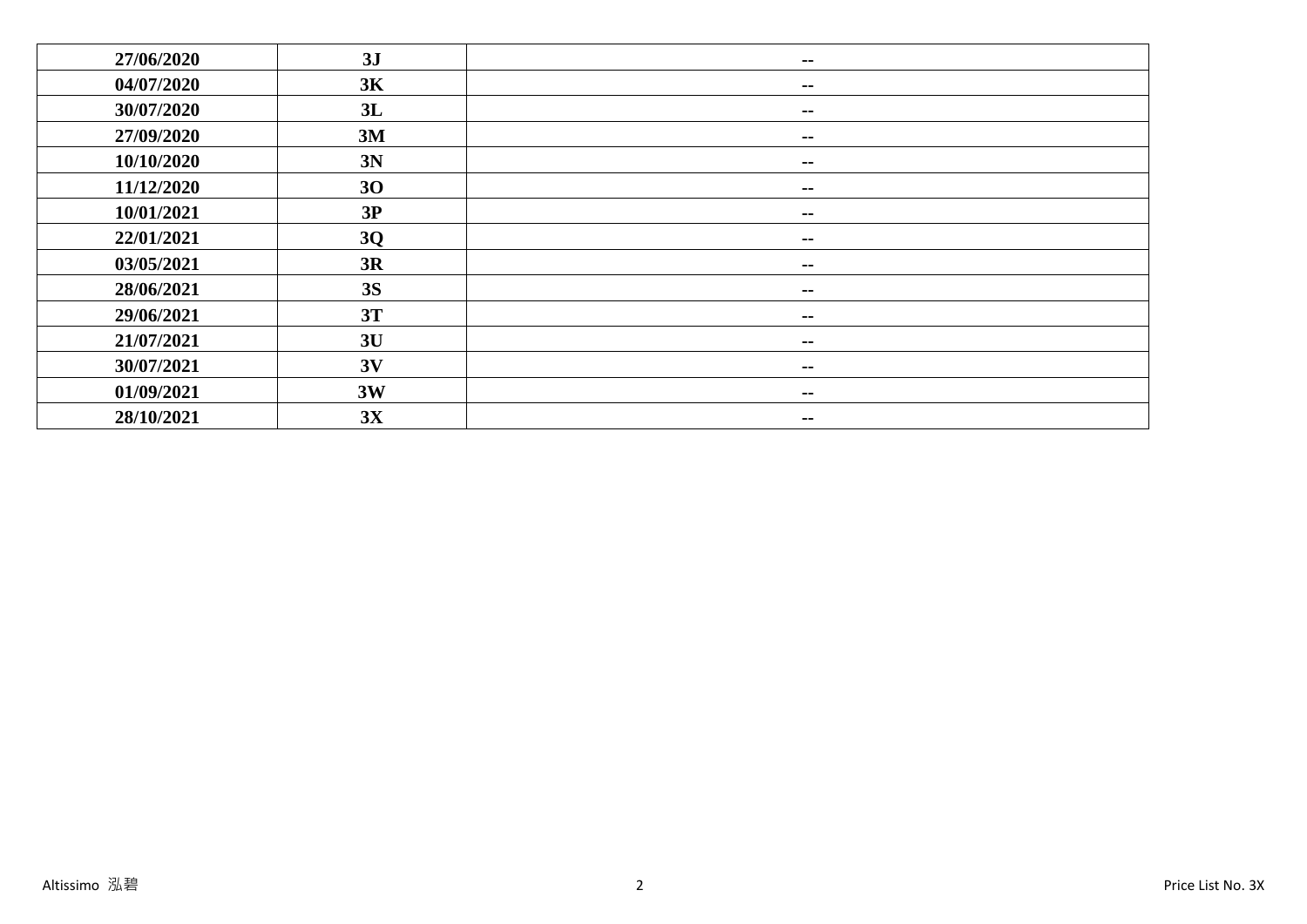# 第二部份:面積及售價資料 Part 2: Information on Area and Price

| Description of Residential | 物業的描述<br>Property |              | 實用面積<br>(包括露台·工作平台及陽台 如有)<br>平方米(平方呎)                                                                 | 售價(元)        | 實用面積<br>每平方米/呎售價<br>元·每平方米                                                     |                                            |                     |    | 其他指明項目的面積(不計算入實用面積)      | 平方米(平方呎)<br>sq. metre (sq. ft.) |                         |            | Area of other specified items (Not included in the Saleable Area) |               |            |
|----------------------------|-------------------|--------------|-------------------------------------------------------------------------------------------------------|--------------|--------------------------------------------------------------------------------|--------------------------------------------|---------------------|----|--------------------------|---------------------------------|-------------------------|------------|-------------------------------------------------------------------|---------------|------------|
| 大廈名稱<br>Block<br>Name      | 樓層<br>Floor       | 單位<br>Unit   | Saleable Area<br>(including balcony, utility platform and<br>verandah, if any)<br>sq. metre (sq. ft.) | Price $(\$)$ | (元·每平方呎)<br>Unit Rate of Saleable Area<br>\$ per sq. metre<br>$$$ per sq. ft.) | 空調機房<br>Air-<br>Conditioning<br>plant room | 窗台<br>Bay<br>window | 閣樓 | 平台<br>Cockloft Flat roof | 花園<br>Garden                    | 停車位<br>Parking<br>space | 天台<br>Roof | 梯屋<br>Stairhood                                                   | 前庭<br>Terrace | 庭院<br>Yard |
| T1                         |                   | $\mathsf{C}$ | 44.154 (475)<br>露台 Balcony: 2.000 (22);<br>工作平台 Utility Platform: 1.500 (16)                          | 8,796,000    | 199,212 (18,518)                                                               |                                            |                     |    |                          |                                 |                         |            |                                                                   |               |            |
| T <sub>1</sub>             |                   | $\mathbf{F}$ | 80.725 (869)<br>露台 Balcony: 2.825 (30);<br>工作平台 Utility Platform: 1.500 (16)                          | 15,797,000   | 195,689 (18,178)                                                               |                                            |                     |    |                          |                                 |                         |            |                                                                   |               |            |
| T <sub>1</sub>             |                   | H            | 81.029 (872)<br>露台 Balcony: 2.907 (31);<br>工作平台 Utility Platform: 1.500 (16)                          | 16,215,000   | 200, 114 (18, 595)                                                             |                                            |                     |    |                          |                                 |                         |            |                                                                   |               |            |
| T <sub>1</sub>             | 2                 | $\mathbf C$  | 44.154 (475)<br>露台 Balcony: 2.000 (22);<br>工作平台 Utility Platform: 1.500 (16)                          | 8,814,000    | 199,620 (18,556)                                                               |                                            |                     |    |                          |                                 |                         |            |                                                                   |               |            |
| T <sub>1</sub>             | 2                 | $\mathbf{F}$ | 80.725 (869)<br>露台 Balcony: 2.825 (30);<br>工作平台 Utility Platform: 1.500 (16)                          | 15,828,000   | 196,073 (18,214)                                                               |                                            |                     |    |                          |                                 |                         |            |                                                                   |               |            |
| T1                         | $\overline{2}$    | H            | 81.029 (872)<br>露台 Balcony: 2.907 (31);<br>工作平台 Utility Platform: 1.500 (16)                          | 16,248,000   | 200,521 (18,633)                                                               |                                            |                     |    |                          |                                 |                         |            |                                                                   |               |            |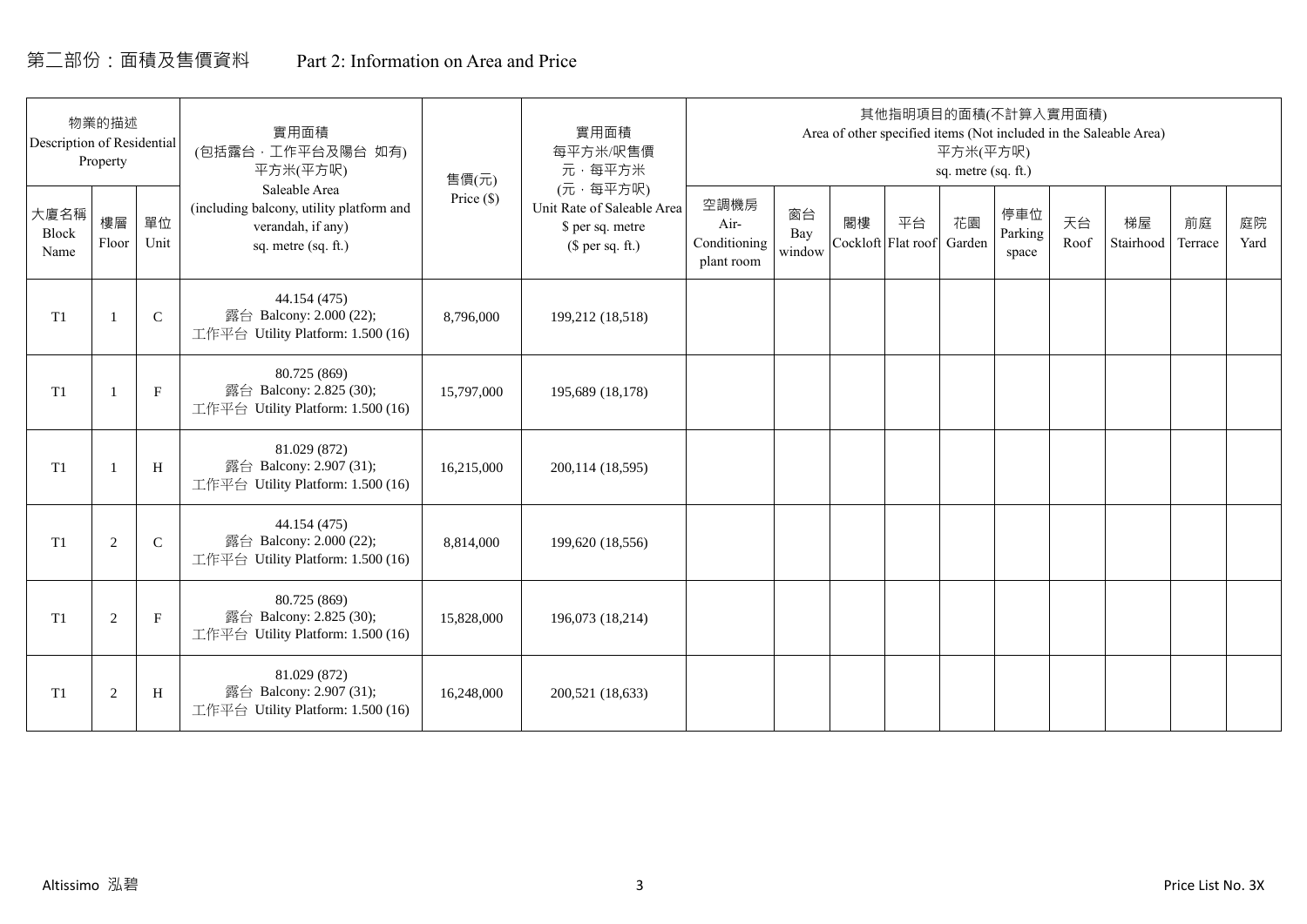| Description of Residential | 物業的描述<br>Property |              | 實用面積<br>(包括露台,工作平台及陽台 如有)<br>平方米(平方呎)                                                                 | 售價(元)      | 實用面積<br>每平方米/呎售價<br>元·每平方米                                                     |                                            |                     |                          |    | 平方米(平方呎)<br>sq. metre (sq. ft.) | 其他指明項目的面積(不計算入實用面積)     |            | Area of other specified items (Not included in the Saleable Area) |               |            |
|----------------------------|-------------------|--------------|-------------------------------------------------------------------------------------------------------|------------|--------------------------------------------------------------------------------|--------------------------------------------|---------------------|--------------------------|----|---------------------------------|-------------------------|------------|-------------------------------------------------------------------|---------------|------------|
| 大廈名稱<br>Block<br>Name      | 樓層<br>Floor       | 單位<br>Unit   | Saleable Area<br>(including balcony, utility platform and<br>verandah, if any)<br>sq. metre (sq. ft.) | Price (\$) | (元·每平方呎)<br>Unit Rate of Saleable Area<br>\$ per sq. metre<br>$$$ per sq. ft.) | 空調機房<br>Air-<br>Conditioning<br>plant room | 窗台<br>Bay<br>window | 閣樓<br>Cockloft Flat roof | 平台 | 花園<br>Garden                    | 停車位<br>Parking<br>space | 天台<br>Roof | 梯屋<br>Stairhood                                                   | 前庭<br>Terrace | 庭院<br>Yard |
| T <sub>1</sub>             | 3                 | $\mathsf{C}$ | 44.154 (475)<br>露台 Balcony: 2.000 (22);<br>工作平台 Utility Platform: 1.500 (16)                          | 8,830,000  | 199,982 (18,589)                                                               |                                            |                     |                          |    |                                 |                         |            |                                                                   |               |            |
| T <sub>1</sub>             | 3                 | $_{\rm F}$   | 80.725 (869)<br>露台 Balcony: 2.825 (30);<br>工作平台 Utility Platform: 1.500 (16)                          | 15,860,000 | 196,469 (18,251)                                                               |                                            |                     |                          |    |                                 |                         |            |                                                                   |               |            |
| T1                         | 3                 | H            | 81.029 (872)<br>露台 Balcony: 2.907 (31);<br>工作平台 Utility Platform: 1.500 (16)                          | 16,280,000 | 200,916 (18,670)                                                               |                                            |                     |                          |    |                                 |                         |            |                                                                   |               |            |
| T1                         | 5                 | $\mathsf{C}$ | 44.154 (475)<br>露台 Balcony: 2.000 (22);<br>工作平台 Utility Platform: 1.500 (16)                          | 8,848,000  | 200,390 (18,627)                                                               |                                            |                     |                          |    |                                 |                         |            |                                                                   |               |            |
| T1                         | 5                 | H            | 81.029 (872)<br>露台 Balcony: 2.907 (31);<br>工作平台 Utility Platform: 1.500 (16)                          | 16,427,000 | 202,730 (18,838)                                                               |                                            |                     |                          |    |                                 |                         |            |                                                                   |               |            |
| T <sub>1</sub>             | 6                 | $\mathsf{C}$ | 44.154 (475)<br>露台 Balcony: 2.000 (22);<br>工作平台 Utility Platform: 1.500 (16)                          | 8,883,000  | 201,182 (18,701)                                                               |                                            |                     |                          |    |                                 |                         |            |                                                                   |               |            |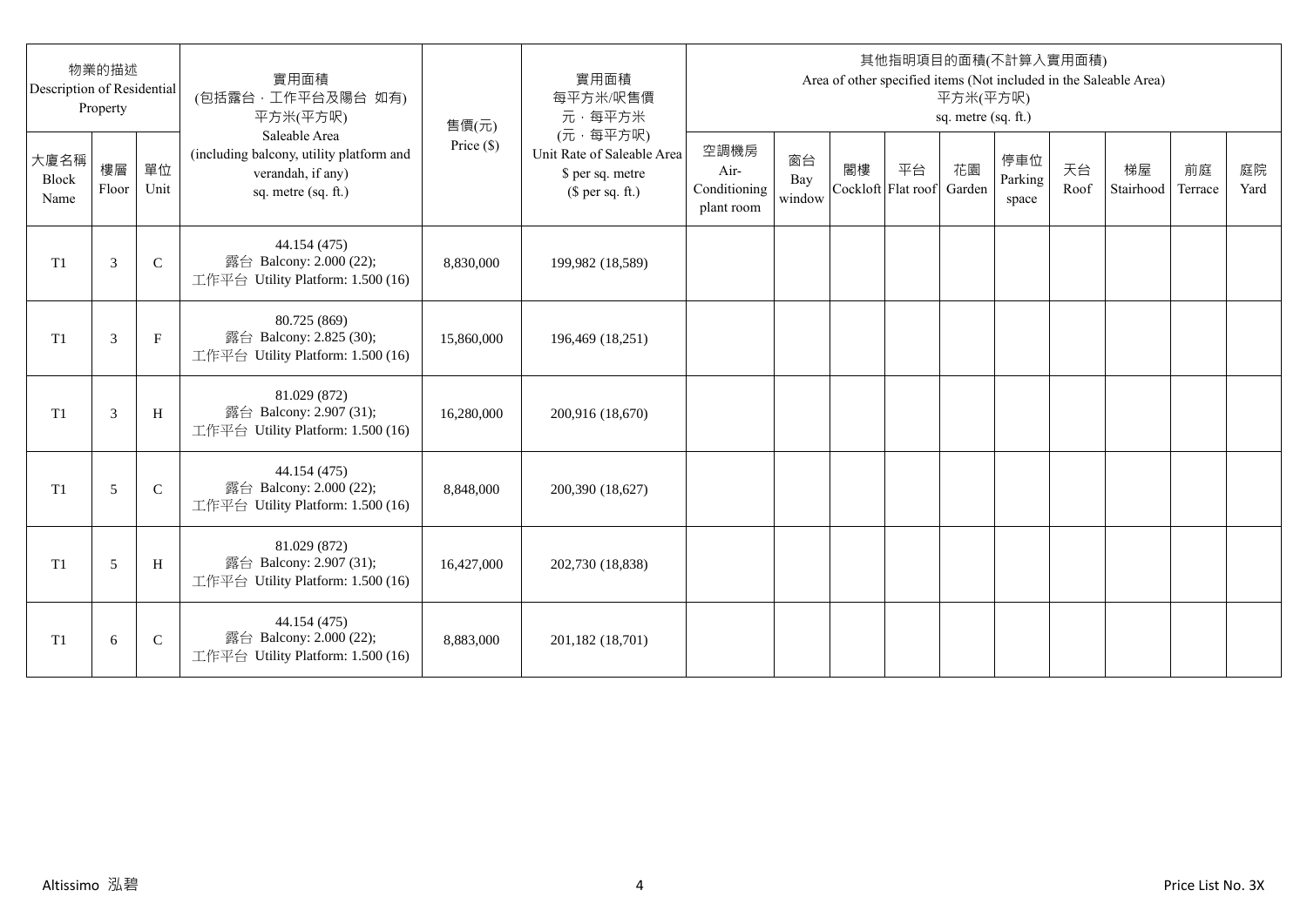| Description of Residential | 物業的描述<br>Property |              | 實用面積<br>(包括露台,工作平台及陽台 如有)<br>平方米(平方呎)                                                                 | 售價(元)      | 實用面積<br>每平方米/呎售價<br>元·每平方米                                                     |                                            |                     |                          |    | 平方米(平方呎)<br>sq. metre (sq. ft.) | 其他指明項目的面積(不計算入實用面積)     |            | Area of other specified items (Not included in the Saleable Area) |               |            |
|----------------------------|-------------------|--------------|-------------------------------------------------------------------------------------------------------|------------|--------------------------------------------------------------------------------|--------------------------------------------|---------------------|--------------------------|----|---------------------------------|-------------------------|------------|-------------------------------------------------------------------|---------------|------------|
| 大廈名稱<br>Block<br>Name      | 樓層<br>Floor       | 單位<br>Unit   | Saleable Area<br>(including balcony, utility platform and<br>verandah, if any)<br>sq. metre (sq. ft.) | Price (\$) | (元·每平方呎)<br>Unit Rate of Saleable Area<br>\$ per sq. metre<br>$$$ per sq. ft.) | 空調機房<br>Air-<br>Conditioning<br>plant room | 窗台<br>Bay<br>window | 閣樓<br>Cockloft Flat roof | 平台 | 花園<br>Garden                    | 停車位<br>Parking<br>space | 天台<br>Roof | 梯屋<br>Stairhood                                                   | 前庭<br>Terrace | 庭院<br>Yard |
| T <sub>1</sub>             | 6                 | H            | 81.029 (872)<br>露台 Balcony: 2.907 (31);<br>工作平台 Utility Platform: 1.500 (16)                          | 16,493,000 | 203,544 (18,914)                                                               |                                            |                     |                          |    |                                 |                         |            |                                                                   |               |            |
| T <sub>1</sub>             | 7                 | $\mathsf{C}$ | 44.154 (475)<br>露台 Balcony: 2.000 (22);<br>工作平台 Utility Platform: 1.500 (16)                          | 9,813,000  | 222,245 (20,659)                                                               |                                            |                     |                          |    |                                 |                         |            |                                                                   |               |            |
| T1                         | $\overline{7}$    | H            | 81.029 (872)<br>露台 Balcony: 2.907 (31);<br>工作平台 Utility Platform: 1.500 (16)                          | 16,893,000 | 208,481 (19,373)                                                               |                                            |                     |                          |    |                                 |                         |            |                                                                   |               |            |
| T1                         | 8                 | $\mathsf{C}$ | 44.154 (475)<br>露台 Balcony: 2.000 (22);<br>工作平台 Utility Platform: 1.500 (16)                          | 9,960,000  | 225,574 (20,968)                                                               |                                            |                     |                          |    |                                 |                         |            |                                                                   |               |            |
| T1                         | 8                 | H            | 81.029 (872)<br>露台 Balcony: 2.907 (31);<br>工作平台 Utility Platform: 1.500 (16)                          | 17,486,000 | 215,799 (20,053)                                                               |                                            |                     |                          |    |                                 |                         |            |                                                                   |               |            |
| T <sub>1</sub>             | 9                 | $\mathsf{C}$ | 44.154 (475)<br>露台 Balcony: 2.000 (22);<br>工作平台 Utility Platform: 1.500 (16)                          | 9,960,000  | 225,574 (20,968)                                                               |                                            |                     |                          |    |                                 |                         |            |                                                                   |               |            |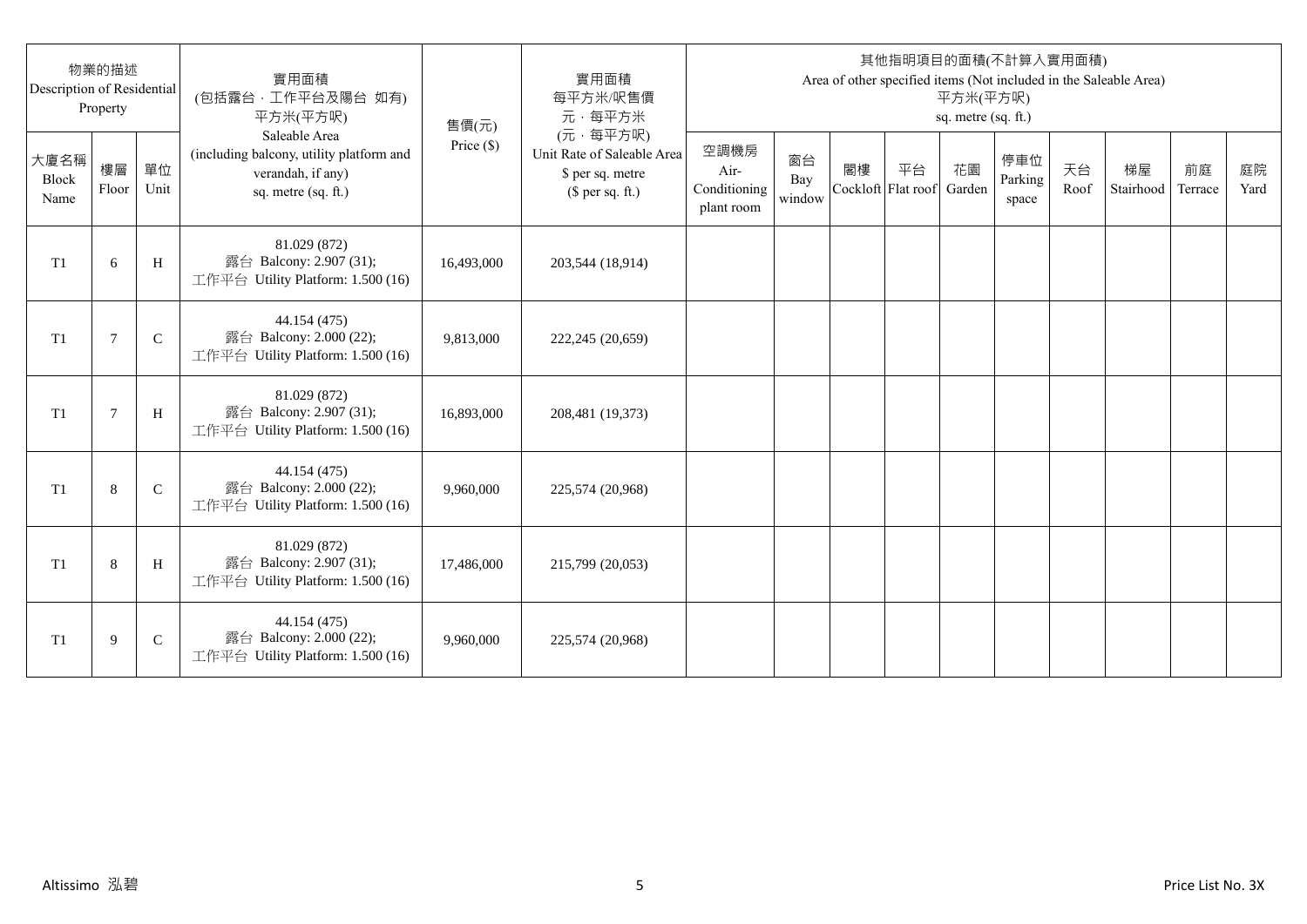| Description of Residential | 物業的描述<br>Property |              | 實用面積<br>(包括露台,工作平台及陽台 如有)<br>平方米(平方呎)                                                                 | 售價(元)      | 實用面積<br>每平方米/呎售價<br>元·每平方米                                                     |                                            |                     |                          |    | 平方米(平方呎)<br>sq. metre (sq. ft.) | 其他指明項目的面積(不計算入實用面積)     |            | Area of other specified items (Not included in the Saleable Area) |               |            |
|----------------------------|-------------------|--------------|-------------------------------------------------------------------------------------------------------|------------|--------------------------------------------------------------------------------|--------------------------------------------|---------------------|--------------------------|----|---------------------------------|-------------------------|------------|-------------------------------------------------------------------|---------------|------------|
| 大廈名稱<br>Block<br>Name      | 樓層<br>Floor       | 單位<br>Unit   | Saleable Area<br>(including balcony, utility platform and<br>verandah, if any)<br>sq. metre (sq. ft.) | Price (\$) | (元·每平方呎)<br>Unit Rate of Saleable Area<br>\$ per sq. metre<br>$$$ per sq. ft.) | 空調機房<br>Air-<br>Conditioning<br>plant room | 窗台<br>Bay<br>window | 閣樓<br>Cockloft Flat roof | 平台 | 花園<br>Garden                    | 停車位<br>Parking<br>space | 天台<br>Roof | 梯屋<br>Stairhood                                                   | 前庭<br>Terrace | 庭院<br>Yard |
| T <sub>1</sub>             | 9                 | H            | 81.029 (872)<br>露台 Balcony: 2.907 (31);<br>工作平台 Utility Platform: 1.500 (16)                          | 17,486,000 | 215,799 (20,053)                                                               |                                            |                     |                          |    |                                 |                         |            |                                                                   |               |            |
| T <sub>1</sub>             | 10                | $\mathsf{C}$ | 44.154 (475)<br>露台 Balcony: 2.000 (22);<br>工作平台 Utility Platform: 1.500 (16)                          | 10,055,000 | 227,726 (21,168)                                                               |                                            |                     |                          |    |                                 |                         |            |                                                                   |               |            |
| T1                         | 10                | H            | 81.029 (872)<br>露台 Balcony: 2.907 (31);<br>工作平台 Utility Platform: 1.500 (16)                          | 17,545,000 | 216,527 (20,120)                                                               |                                            |                     |                          |    |                                 |                         |            |                                                                   |               |            |
| T1                         | 11                | $\mathbf C$  | 44.154 (475)<br>露台 Balcony: 2.000 (22);<br>工作平台 Utility Platform: 1.500 (16)                          | 10,199,000 | 230,987 (21,472)                                                               |                                            |                     |                          |    |                                 |                         |            |                                                                   |               |            |
| T1                         | -11               | H            | 81.029 (872)<br>露台 Balcony: 2.907 (31);<br>工作平台 Utility Platform: 1.500 (16)                          | 17,705,000 | 218,502 (20,304)                                                               |                                            |                     |                          |    |                                 |                         |            |                                                                   |               |            |
| T <sub>1</sub>             | 12                | $\mathsf{C}$ | 44.154 (475)<br>露台 Balcony: 2.000 (22);<br>工作平台 Utility Platform: 1.500 (16)                          | 10,448,000 | 236,626 (21,996)                                                               |                                            |                     |                          |    |                                 |                         |            |                                                                   |               |            |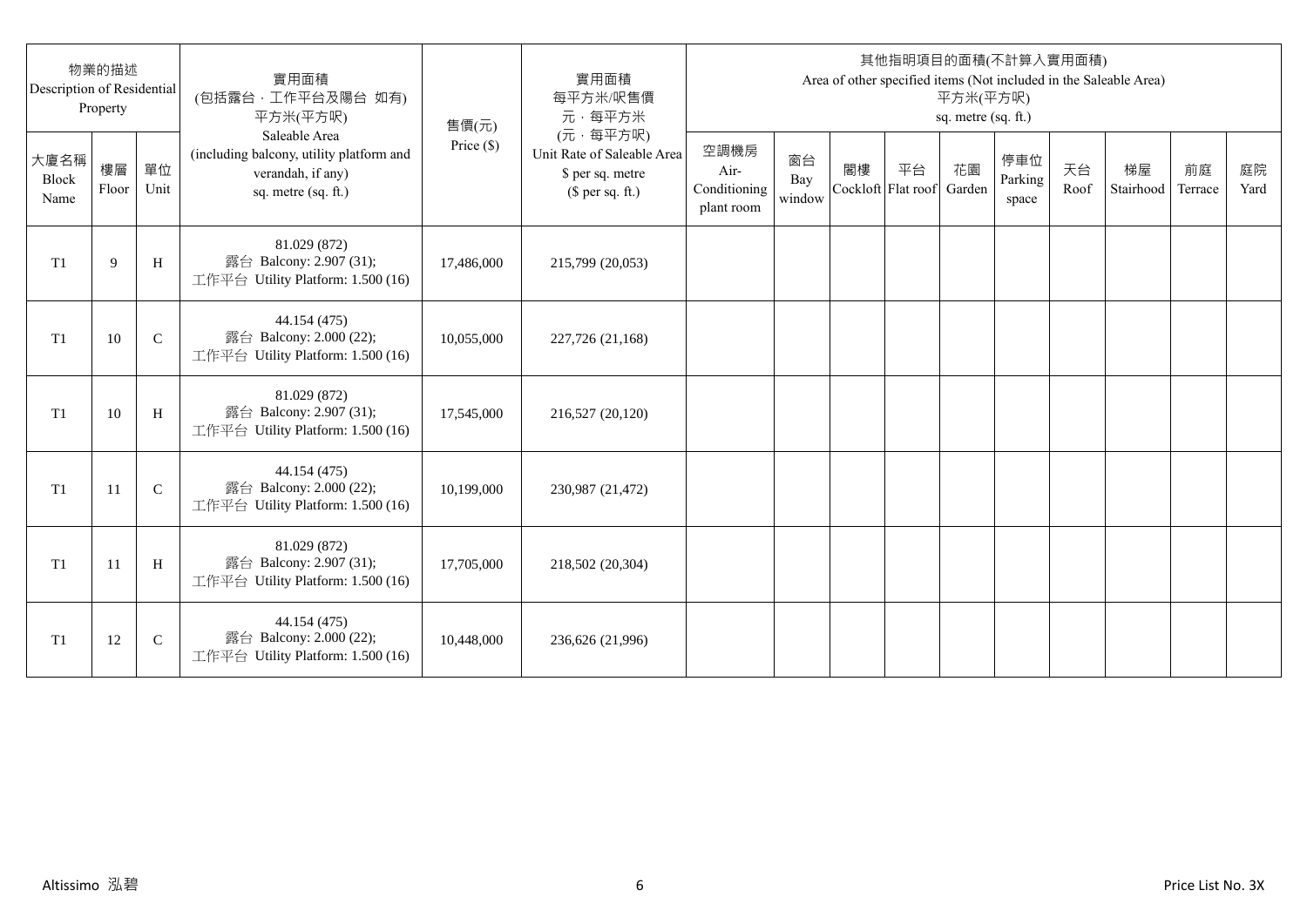| Description of Residential | 物業的描述<br>Property |               | 實用面積<br>(包括露台,工作平台及陽台 如有)<br>平方米(平方呎)                                                                 | 售價(元)      | 實用面積<br>每平方米/呎售價<br>元·每平方米                                                     |                                            |                     |    |                          | 平方米(平方呎)<br>sq. metre (sq. ft.) | 其他指明項目的面積(不計算入實用面積)     |            | Area of other specified items (Not included in the Saleable Area) |               |            |
|----------------------------|-------------------|---------------|-------------------------------------------------------------------------------------------------------|------------|--------------------------------------------------------------------------------|--------------------------------------------|---------------------|----|--------------------------|---------------------------------|-------------------------|------------|-------------------------------------------------------------------|---------------|------------|
| 大廈名稱<br>Block<br>Name      | 樓層<br>Floor       | 單位<br>Unit    | Saleable Area<br>(including balcony, utility platform and<br>verandah, if any)<br>sq. metre (sq. ft.) | Price (\$) | (元·每平方呎)<br>Unit Rate of Saleable Area<br>\$ per sq. metre<br>$$$ per sq. ft.) | 空調機房<br>Air-<br>Conditioning<br>plant room | 窗台<br>Bay<br>window | 閣樓 | 平台<br>Cockloft Flat roof | 花園<br>Garden                    | 停車位<br>Parking<br>space | 天台<br>Roof | 梯屋<br>Stairhood                                                   | 前庭<br>Terrace | 庭院<br>Yard |
| T1                         | 12                | H             | 81.029 (872)<br>露台 Balcony: 2.907 (31);<br>工作平台 Utility Platform: 1.500 (16)                          | 17,956,000 | 221,600 (20,592)                                                               |                                            |                     |    |                          |                                 |                         |            |                                                                   |               |            |
| T1                         | 15                | $\mathcal{C}$ | 44.154 (475)<br>露台 Balcony: 2.000 (22);<br>工作平台 Utility Platform: 1.500 (16)                          | 10,644,000 | 241,065 (22,408)                                                               |                                            |                     |    |                          |                                 |                         |            |                                                                   |               |            |
| T1                         | 15                | H             | 81.029 (872)<br>露台 Balcony: 2.907 (31);<br>工作平台 Utility Platform: 1.500 (16)                          | 18,293,000 | 225,759 (20,978)                                                               |                                            |                     |    |                          |                                 |                         |            |                                                                   |               |            |
| T <sub>2</sub>             | 3                 | A             | 81.620 (879)<br>露台 Balcony: 2.931 (32);<br>工作平台 Utility Platform: 1.500 (16)                          | 16,089,000 | 197, 121 (18, 304)                                                             |                                            |                     |    |                          |                                 |                         |            |                                                                   |               |            |
| T <sub>2</sub>             | 5                 | A             | 81.620 (879)<br>露台 Balcony: 2.931 (32);<br>工作平台 Utility Platform: 1.500 (16)                          | 16,293,000 | 199,620 (18,536)                                                               |                                            |                     |    |                          |                                 |                         |            |                                                                   |               |            |
| T <sub>3</sub>             |                   | A             | 76.972 (829)<br>露台 Balcony: 2.770 (30);<br>工作平台 Utility Platform: 1.500 (16)                          | 15,754,000 | 204,672 (19,004)                                                               |                                            |                     |    |                          |                                 |                         |            |                                                                   |               |            |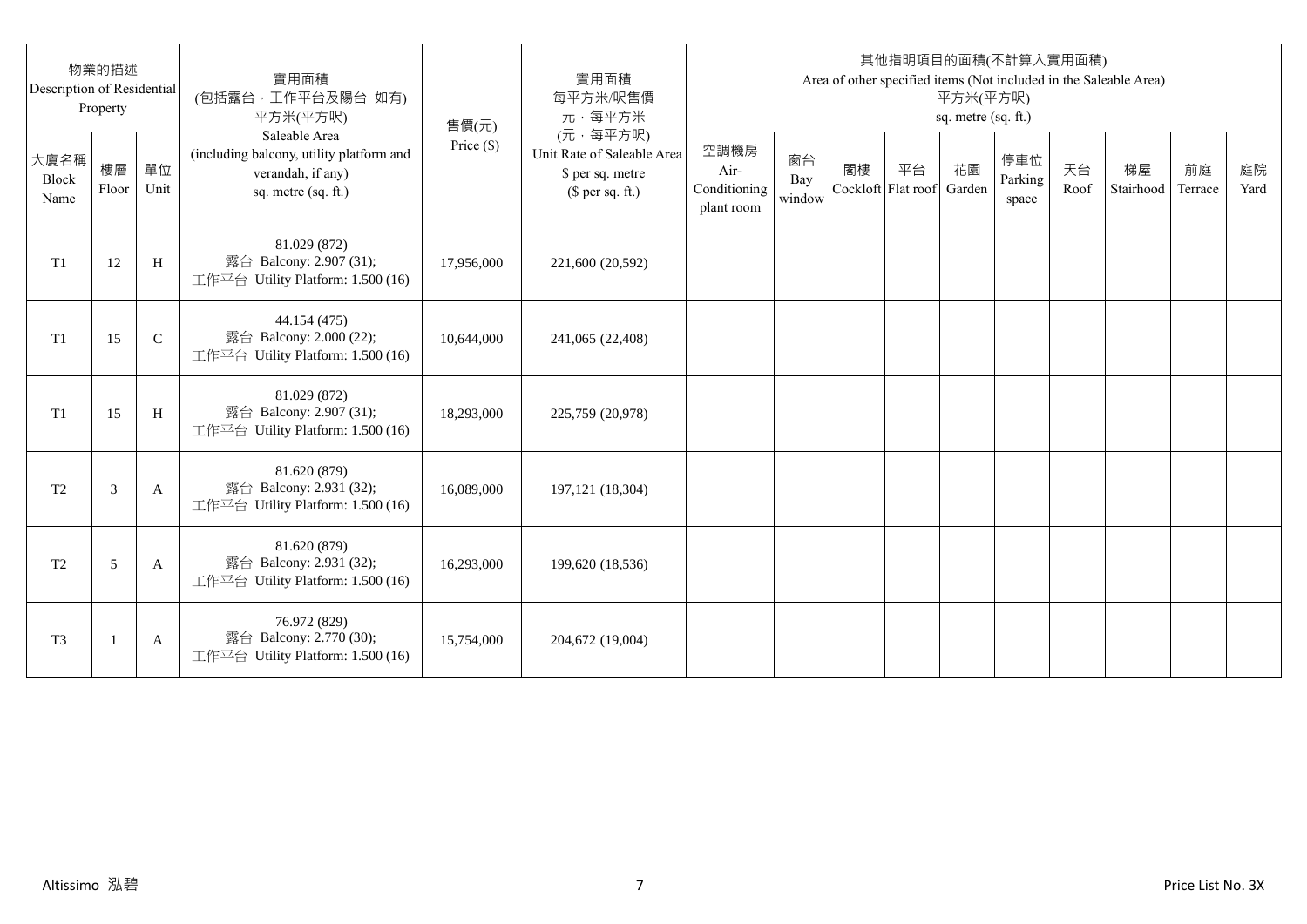| Description of Residential | 物業的描述<br>Property |               | 實用面積<br>(包括露台,工作平台及陽台 如有)<br>平方米(平方呎)                                                                 | 售價(元)      | 實用面積<br>每平方米/呎售價<br>元·每平方米                                                     |                                            |                     |                          |               | 平方米(平方呎)<br>sq. metre (sq. ft.) | 其他指明項目的面積(不計算入實用面積)     |            | Area of other specified items (Not included in the Saleable Area) |               |            |
|----------------------------|-------------------|---------------|-------------------------------------------------------------------------------------------------------|------------|--------------------------------------------------------------------------------|--------------------------------------------|---------------------|--------------------------|---------------|---------------------------------|-------------------------|------------|-------------------------------------------------------------------|---------------|------------|
| 大廈名稱<br>Block<br>Name      | 樓層<br>Floor       | 單位<br>Unit    | Saleable Area<br>(including balcony, utility platform and<br>verandah, if any)<br>sq. metre (sq. ft.) | Price (\$) | (元·每平方呎)<br>Unit Rate of Saleable Area<br>\$ per sq. metre<br>$$$ per sq. ft.) | 空調機房<br>Air-<br>Conditioning<br>plant room | 窗台<br>Bay<br>window | 閣樓<br>Cockloft Flat roof | 平台            | 花園<br>Garden                    | 停車位<br>Parking<br>space | 天台<br>Roof | 梯屋<br>Stairhood                                                   | 前庭<br>Terrace | 庭院<br>Yard |
| T <sub>3</sub>             | $\mathbf{1}$      | $\mathsf{C}$  | 81.348 (876)<br>露台 Balcony: 2.898 (31);<br>工作平台 Utility Platform: 1.500 (16)                          | 15,757,000 | 193,699 (17,987)                                                               |                                            |                     |                          | 4.411<br>(47) |                                 |                         |            |                                                                   |               |            |
| T <sub>3</sub>             | $\sqrt{2}$        | A             | 76.972 (829)<br>露台 Balcony: 2.770 (30);<br>工作平台 Utility Platform: 1.500 (16)                          | 15,785,000 | 205,075 (19,041)                                                               |                                            |                     |                          |               |                                 |                         |            |                                                                   |               |            |
| T <sub>3</sub>             | 2                 | $\mathcal{C}$ | 81.348 (876)<br>露台 Balcony: 2.898 (31);<br>工作平台 Utility Platform: 1.500 (16)                          | 15,788,000 | 194,080 (18,023)                                                               |                                            |                     |                          |               |                                 |                         |            |                                                                   |               |            |
| T <sub>3</sub>             | 3                 | $\mathcal{C}$ | 81.348 (876)<br>露台 Balcony: 2.898 (31);<br>工作平台 Utility Platform: 1.500 (16)                          | 15,990,000 | 196,563 (18,253)                                                               |                                            |                     |                          |               |                                 |                         |            |                                                                   |               |            |
| T <sub>3</sub>             | 5                 | $\mathsf{C}$  | 81.348 (876)<br>露台 Balcony: 2.898 (31);<br>工作平台 Utility Platform: 1.500 (16)                          | 16,295,000 | 200,312 (18,602)                                                               |                                            |                     |                          |               |                                 |                         |            |                                                                   |               |            |
| T <sub>3</sub>             | 6                 | $\mathsf{C}$  | 81.348 (876)<br>露台 Balcony: 2.898 (31);<br>工作平台 Utility Platform: 1.500 (16)                          | 16,631,000 | 204,443 (18,985)                                                               |                                            |                     |                          |               |                                 |                         |            |                                                                   |               |            |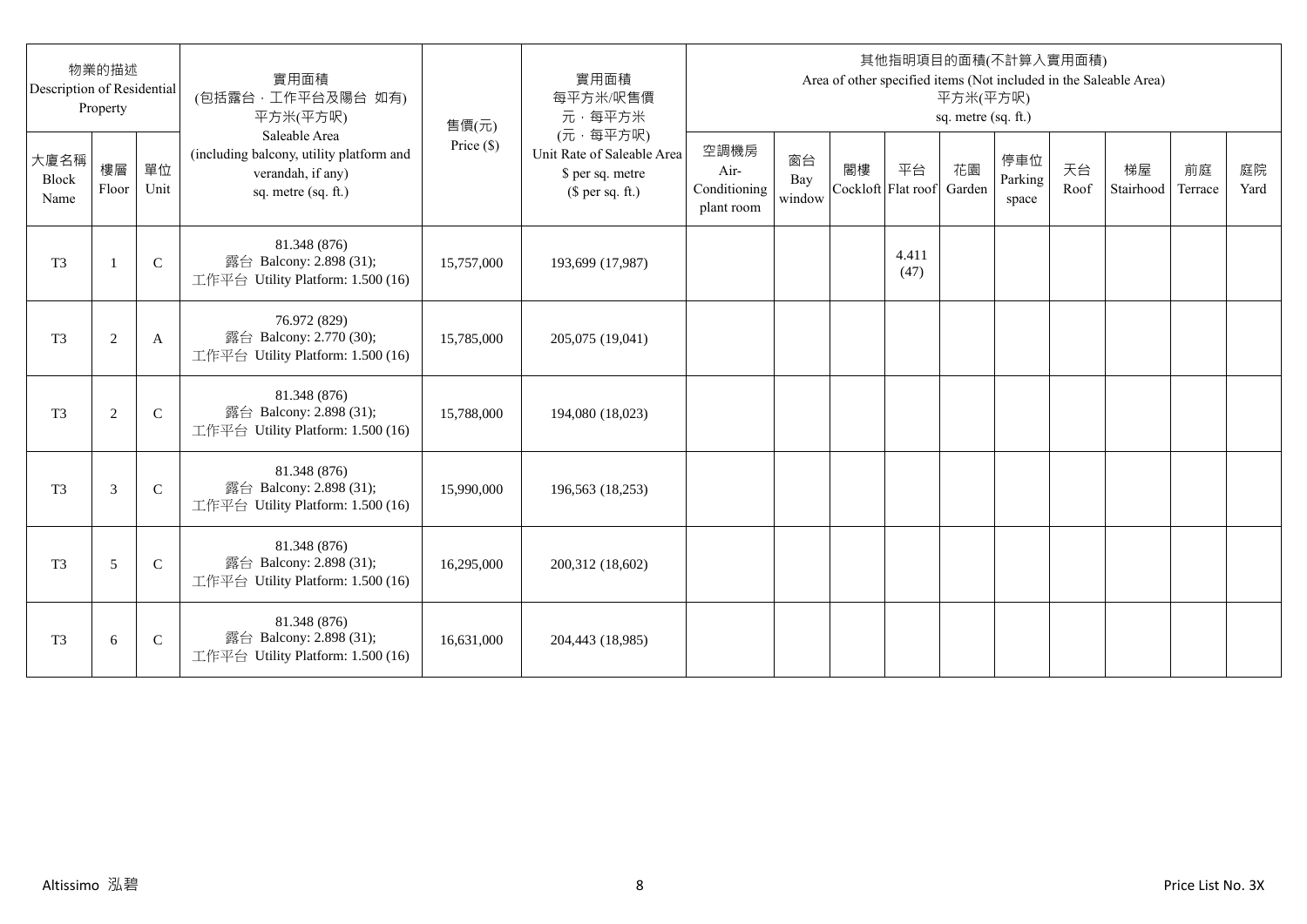| Description of Residential | 物業的描述<br>Property |              | 實用面積<br>(包括露台,工作平台及陽台 如有)<br>平方米(平方呎)                                                                 | 售價(元)      | 實用面積<br>每平方米/呎售價<br>元·每平方米                                                     |                                            |                     |                          |    | 平方米(平方呎)<br>sq. metre (sq. ft.) | 其他指明項目的面積(不計算入實用面積)     |            | Area of other specified items (Not included in the Saleable Area) |               |            |
|----------------------------|-------------------|--------------|-------------------------------------------------------------------------------------------------------|------------|--------------------------------------------------------------------------------|--------------------------------------------|---------------------|--------------------------|----|---------------------------------|-------------------------|------------|-------------------------------------------------------------------|---------------|------------|
| 大廈名稱<br>Block<br>Name      | 樓層<br>Floor       | 單位<br>Unit   | Saleable Area<br>(including balcony, utility platform and<br>verandah, if any)<br>sq. metre (sq. ft.) | Price (\$) | (元·每平方呎)<br>Unit Rate of Saleable Area<br>\$ per sq. metre<br>$$$ per sq. ft.) | 空調機房<br>Air-<br>Conditioning<br>plant room | 窗台<br>Bay<br>window | 閣樓<br>Cockloft Flat roof | 平台 | 花園<br>Garden                    | 停車位<br>Parking<br>space | 天台<br>Roof | 梯屋<br>Stairhood                                                   | 前庭<br>Terrace | 庭院<br>Yard |
| T <sub>3</sub>             | $\tau$            | $\mathsf{C}$ | 81.348 (876)<br>露台 Balcony: 2.898 (31);<br>工作平台 Utility Platform: 1.500 (16)                          | 17,554,000 | 215,789 (20,039)                                                               |                                            |                     |                          |    |                                 |                         |            |                                                                   |               |            |
| T <sub>5</sub>             |                   | A            | 79.371 (854)<br>露台 Balcony: 2.851 (31);<br>工作平台 Utility Platform: 1.500 (16)                          | 14,591,000 | 183,833 (17,085)                                                               |                                            |                     |                          |    |                                 |                         |            |                                                                   |               |            |
| H17-H18                    | $\mathbf{1}$      | $H17-B$      | 25.446 (274)<br>露台 Balcony: 2.000 (22);<br>工作平台 Utility Platform: 0.000 (0)                           | 6,565,000  | 257,997 (23,960)                                                               |                                            |                     |                          |    |                                 |                         |            |                                                                   |               |            |
| H17-H18                    | 2                 | $H17-A$      | 45.396 (489)<br>露台 Balcony: 2.000 (22);<br>工作平台 Utility Platform: 0.000 (0)                           | 9,785,000  | 215,548 (20,010)                                                               |                                            |                     |                          |    |                                 |                         |            |                                                                   |               |            |
| H17-H18                    | 2                 | $H17-B$      | 25.446 (274)<br>露台 Balcony: 2.000 (22);<br>工作平台 Utility Platform: 0.000 (0)                           | 6,635,000  | 260,748 (24,215)                                                               |                                            |                     |                          |    |                                 |                         |            |                                                                   |               |            |
| H17-H18                    | 3                 | <b>H17-A</b> | 45.396 (489)<br>露台 Balcony: 2.000 (22);<br>工作平台 Utility Platform: 0.000 (0)                           | 9,805,000  | 215,988 (20,051)                                                               |                                            |                     |                          |    |                                 |                         |            |                                                                   |               |            |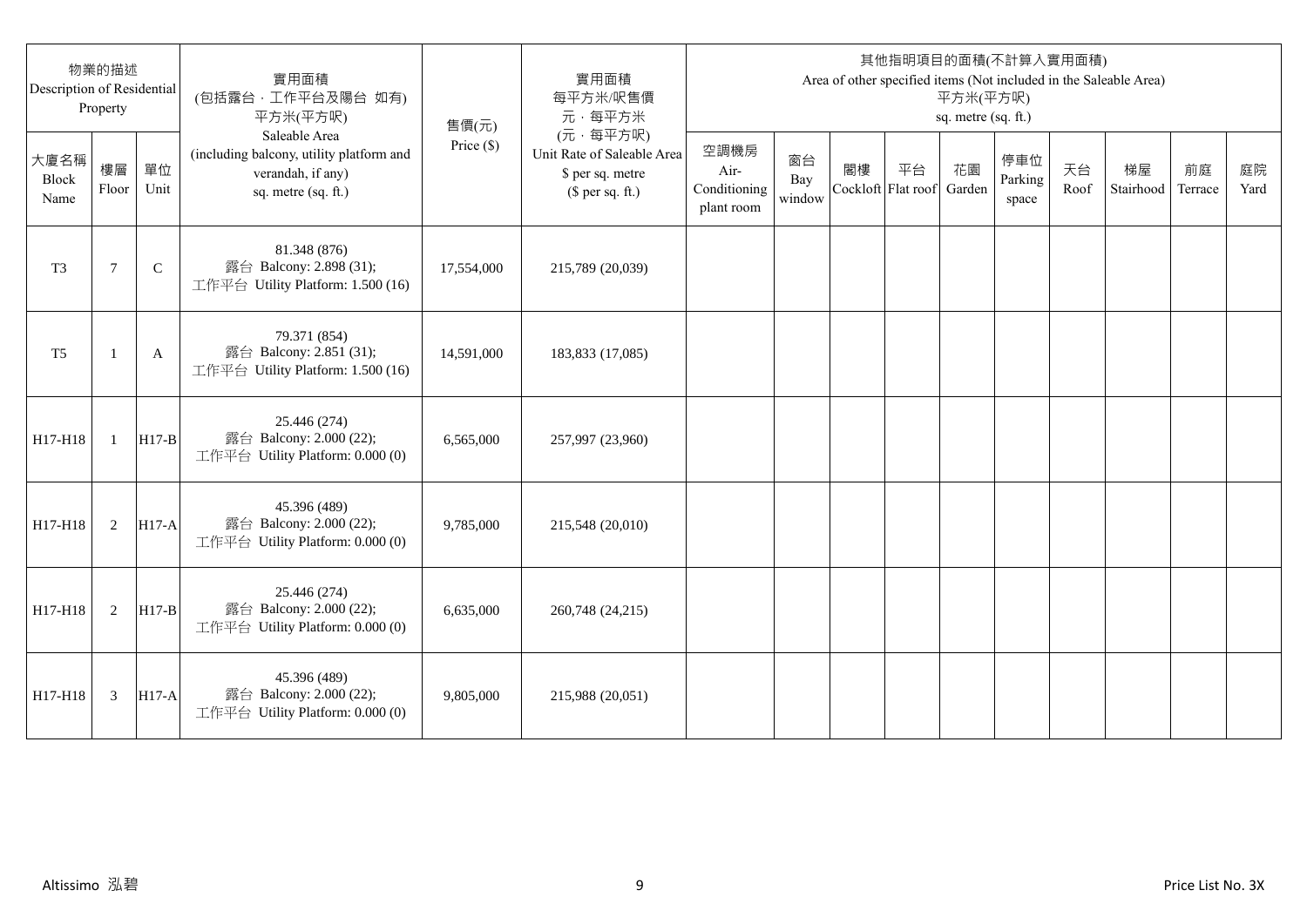| Description of Residential | 物業的描述<br>Property |            | 實用面積<br>(包括露台,工作平台及陽台 如有)<br>平方米(平方呎)                                                                 | 售價(元)        | 實用面積<br>每平方米/呎售價<br>元·每平方米                                                     |                                            |                     |                          |    | 平方米(平方呎)<br>sq. metre (sq. ft.) | 其他指明項目的面積(不計算入實用面積)     |            | Area of other specified items (Not included in the Saleable Area) |               |            |
|----------------------------|-------------------|------------|-------------------------------------------------------------------------------------------------------|--------------|--------------------------------------------------------------------------------|--------------------------------------------|---------------------|--------------------------|----|---------------------------------|-------------------------|------------|-------------------------------------------------------------------|---------------|------------|
| 大廈名稱<br>Block<br>Name      | 樓層<br>Floor       | 單位<br>Unit | Saleable Area<br>(including balcony, utility platform and<br>verandah, if any)<br>sq. metre (sq. ft.) | Price $(\$)$ | (元·每平方呎)<br>Unit Rate of Saleable Area<br>\$ per sq. metre<br>$$$ per sq. ft.) | 空調機房<br>Air-<br>Conditioning<br>plant room | 窗台<br>Bay<br>window | 閣樓<br>Cockloft Flat roof | 平台 | 花園<br>Garden                    | 停車位<br>Parking<br>space | 天台<br>Roof | 梯屋<br>Stairhood                                                   | 前庭<br>Terrace | 庭院<br>Yard |
| H17-H18                    | 3                 | $H17-B$    | 25.446 (274)<br>露台 Balcony: 2.000 (22);<br>工作平台 Utility Platform: 0.000 (0)                           | 6,704,000    | 263,460 (24,467)                                                               |                                            |                     |                          |    |                                 |                         |            |                                                                   |               |            |
| H17-H18                    | $\mathbf{1}$      | $H18-B$    | 25.159 (271)<br>露台 Balcony: 2.000 (22);<br>工作平台 Utility Platform: 0.000 (0)                           | 6.497,000    | 258,238 (23,974)                                                               |                                            |                     |                          |    |                                 |                         |            |                                                                   |               |            |
| H17-H18                    | 2                 | $H18-A$    | 43.710 (470)<br>露台 Balcony: 2.000 (22);<br>工作平台 Utility Platform: 0.000 (0)                           | 9,406,000    | 215,191 (20,013)                                                               |                                            |                     |                          |    |                                 |                         |            |                                                                   |               |            |
| H17-H18                    | 2                 | $H18-B$    | 25.159 (271)<br>露台 Balcony: 2.000 (22);<br>工作平台 Utility Platform: 0.000 (0)                           | 6,565,000    | 260,940 (24,225)                                                               |                                            |                     |                          |    |                                 |                         |            |                                                                   |               |            |
| H17-H18                    | 3                 | H18-A      | 43.710 (470)<br>露台 Balcony: 2.000 (22);<br>工作平台 Utility Platform: 0.000 (0)                           | 9,423,000    | 215,580 (20,049)                                                               |                                            |                     |                          |    |                                 |                         |            |                                                                   |               |            |
| H17-H18                    | 3                 | $H18-B$    | 25.159 (271)<br>露台 Balcony: 2.000 (22);<br>工作平台 Utility Platform: 0.000 (0)                           | 6.636,000    | 263,762 (24,487)                                                               |                                            |                     |                          |    |                                 |                         |            |                                                                   |               |            |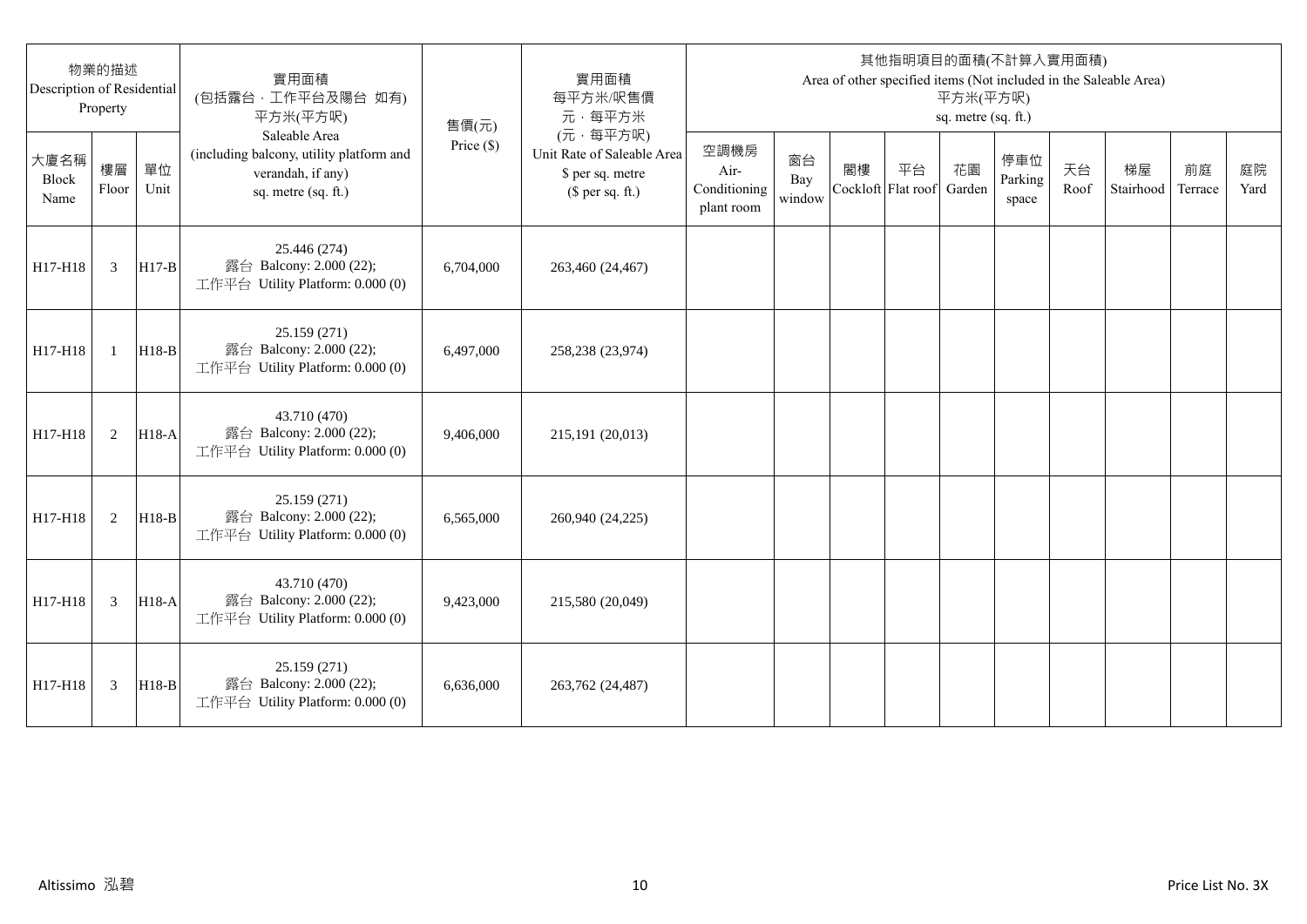| 物業的描述<br>Description of Residential<br>Property |              |            | 實用面積<br>(包括露台,工作平台及陽台 如有)<br>平方米(平方呎)                                                                 | 售價(元)        | 實用面積<br>每平方米/呎售價<br>元·每平方米                                                     | 其他指明項目的面積(不計算入實用面積)<br>Area of other specified items (Not included in the Saleable Area)<br>平方米(平方呎)<br>sq. metre (sq. ft.) |                     |    |                          |              |                         |            |                 |               |            |  |
|-------------------------------------------------|--------------|------------|-------------------------------------------------------------------------------------------------------|--------------|--------------------------------------------------------------------------------|-----------------------------------------------------------------------------------------------------------------------------|---------------------|----|--------------------------|--------------|-------------------------|------------|-----------------|---------------|------------|--|
| 大廈名稱<br>Block<br>Name                           | 樓層<br>Floor  | 單位<br>Unit | Saleable Area<br>(including balcony, utility platform and<br>verandah, if any)<br>sq. metre (sq. ft.) | Price $(\$)$ | (元·每平方呎)<br>Unit Rate of Saleable Area<br>\$ per sq. metre<br>$$$ per sq. ft.) | 空調機房<br>Air-<br>Conditioning<br>plant room                                                                                  | 窗台<br>Bay<br>window | 閣樓 | 平台<br>Cockloft Flat roof | 花園<br>Garden | 停車位<br>Parking<br>space | 天台<br>Roof | 梯屋<br>Stairhood | 前庭<br>Terrace | 庭院<br>Yard |  |
| H19-H20                                         | $\mathbf{1}$ | $H19-B$    | 25.202 (271)<br>露台 Balcony: 2.000 (22);<br>工作平台 Utility Platform: 0.000 (0)                           | 6,497,000    | 257,797 (23,974)                                                               |                                                                                                                             |                     |    |                          |              |                         |            |                 |               |            |  |
| H19-H20                                         | 2            | $H19-A$    | 45.052 (485)<br>露台 Balcony: 2.000 (22);<br>工作平台 Utility Platform: 0.000 (0)                           | 9,705,000    | 215,418 (20,010)                                                               |                                                                                                                             |                     |    |                          |              |                         |            |                 |               |            |  |
| H19-H20                                         | 2            | $H19-B$    | 25.202 (271)<br>露台 Balcony: 2.000 (22);<br>工作平台 Utility Platform: 0.000 (0)                           | 6.565.000    | 260,495 (24,225)                                                               |                                                                                                                             |                     |    |                          |              |                         |            |                 |               |            |  |
| H19-H20                                         | 3            | $H19-A$    | 45.052 (485)<br>露台 Balcony: 2.000 (22);<br>工作平台 Utility Platform: 0.000 (0)                           | 9,724,000    | 215,839 (20,049)                                                               |                                                                                                                             |                     |    |                          |              |                         |            |                 |               |            |  |
| H19-H20                                         | 3            | $H19-B$    | 25.202 (271)<br>露台 Balcony: 2.000 (22);<br>工作平台 Utility Platform: 0.000 (0)                           | 6,636,000    | 263,312 (24,487)                                                               |                                                                                                                             |                     |    |                          |              |                         |            |                 |               |            |  |
| H19-H20                                         | 1            | $H20-B$    | 25.458 (274)<br>露台 Balcony: 2.000 (22);<br>工作平台 Utility Platform: 0.000 (0)                           | 6,565,000    | 257,876 (23,960)                                                               |                                                                                                                             |                     |    |                          |              |                         |            |                 |               |            |  |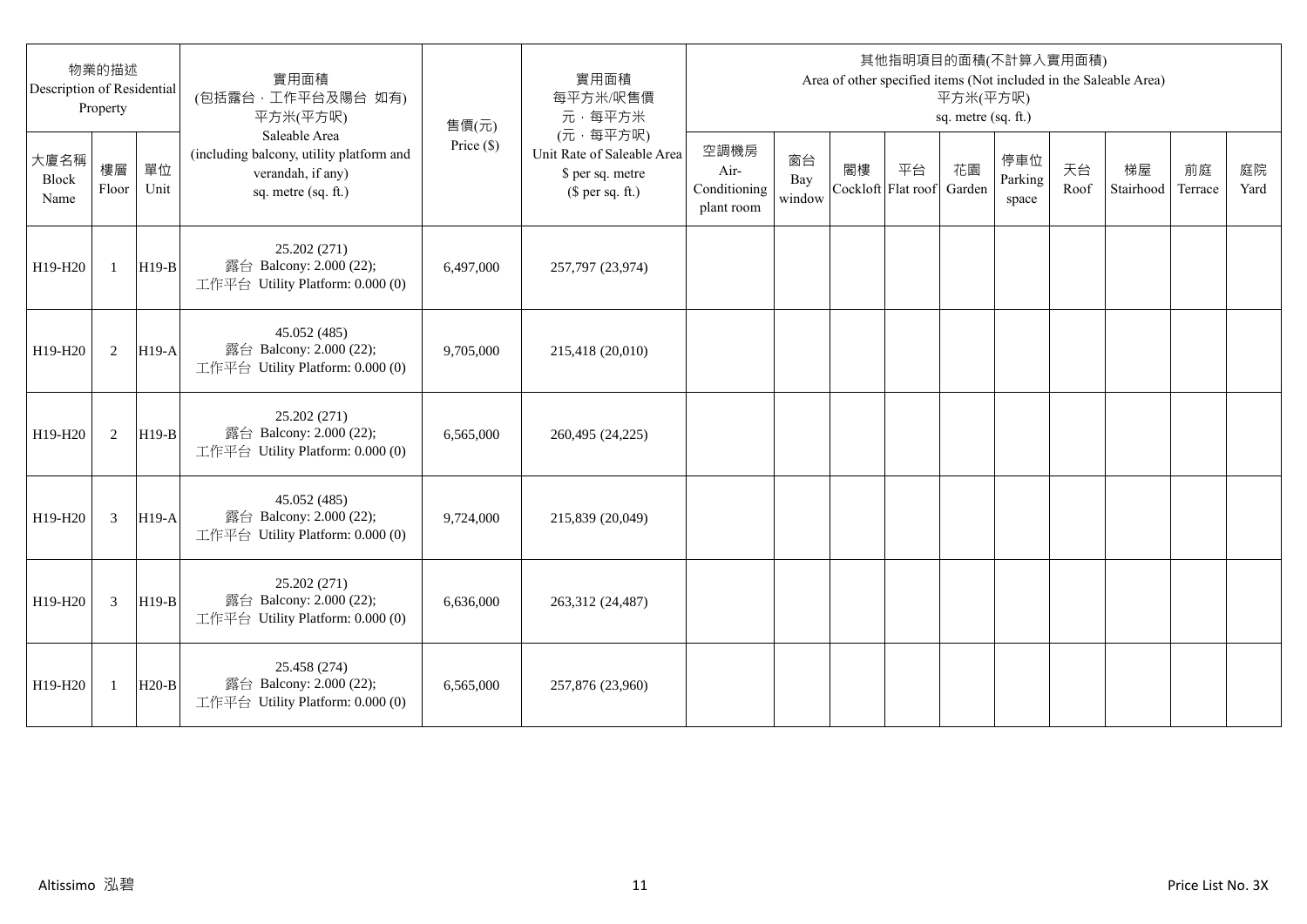| 物業的描述<br>Description of Residential<br>Property |                |            | 實用面積<br>(包括露台,工作平台及陽台 如有)<br>平方米(平方呎)                                                                 | 售價(元)        | 實用面積<br>每平方米/呎售價<br>元·每平方米                                                     | 其他指明項目的面積(不計算入實用面積)<br>Area of other specified items (Not included in the Saleable Area)<br>平方米(平方呎)<br>sq. metre (sq. ft.) |                     |                          |    |              |                         |            |                 |               |            |  |
|-------------------------------------------------|----------------|------------|-------------------------------------------------------------------------------------------------------|--------------|--------------------------------------------------------------------------------|-----------------------------------------------------------------------------------------------------------------------------|---------------------|--------------------------|----|--------------|-------------------------|------------|-----------------|---------------|------------|--|
| 大廈名稱<br>Block<br>Name                           | 樓層<br>Floor    | 單位<br>Unit | Saleable Area<br>(including balcony, utility platform and<br>verandah, if any)<br>sq. metre (sq. ft.) | Price $(\$)$ | (元·每平方呎)<br>Unit Rate of Saleable Area<br>\$ per sq. metre<br>$$$ per sq. ft.) | 空調機房<br>Air-<br>Conditioning<br>plant room                                                                                  | 窗台<br>Bay<br>window | 閣樓<br>Cockloft Flat roof | 平台 | 花園<br>Garden | 停車位<br>Parking<br>space | 天台<br>Roof | 梯屋<br>Stairhood | 前庭<br>Terrace | 庭院<br>Yard |  |
| H19-H20                                         | 2              | $H20-A$    | 44.290 (477)<br>露台 Balcony: 2.000 (22);<br>工作平台 Utility Platform: 0.000 (0)                           | 9,545,000    | 215,511 (20,010)                                                               |                                                                                                                             |                     |                          |    |              |                         |            |                 |               |            |  |
| H19-H20                                         | 2              | $H20-B$    | 25.458 (274)<br>露台 Balcony: 2.000 (22);<br>工作平台 Utility Platform: 0.000 (0)                           | 6,635,000    | 260,625 (24,215)                                                               |                                                                                                                             |                     |                          |    |              |                         |            |                 |               |            |  |
| H19-H20                                         | 3              | $H20-A$    | 44.290 (477)<br>露台 Balcony: 2.000 (22);<br>工作平台 Utility Platform: 0.000 (0)                           | 9,564,000    | 215,940 (20,050)                                                               |                                                                                                                             |                     |                          |    |              |                         |            |                 |               |            |  |
| H19-H20                                         | $\overline{3}$ | $H20-B$    | 25.458 (274)<br>露台 Balcony: 2.000 (22);<br>工作平台 Utility Platform: 0.000 (0)                           | 6,704,000    | 263,336 (24,467)                                                               |                                                                                                                             |                     |                          |    |              |                         |            |                 |               |            |  |
| H21                                             | -1             | $H21-B$    | 26.683 (287)<br>露台 Balcony: 2.000 (22);<br>工作平台 Utility Platform: 0.000 (0)                           | 6,761,000    | 253,382 (23,557)                                                               |                                                                                                                             |                     |                          |    |              |                         |            |                 |               |            |  |
| H21                                             | $\overline{2}$ | $H21-A$    | 53.753 (579)<br>露台 Balcony: 2.000 (22);<br>工作平台 Utility Platform: 0.000 (0)                           | 11,816,000   | 219,820 (20,408)                                                               |                                                                                                                             |                     |                          |    |              |                         |            |                 |               |            |  |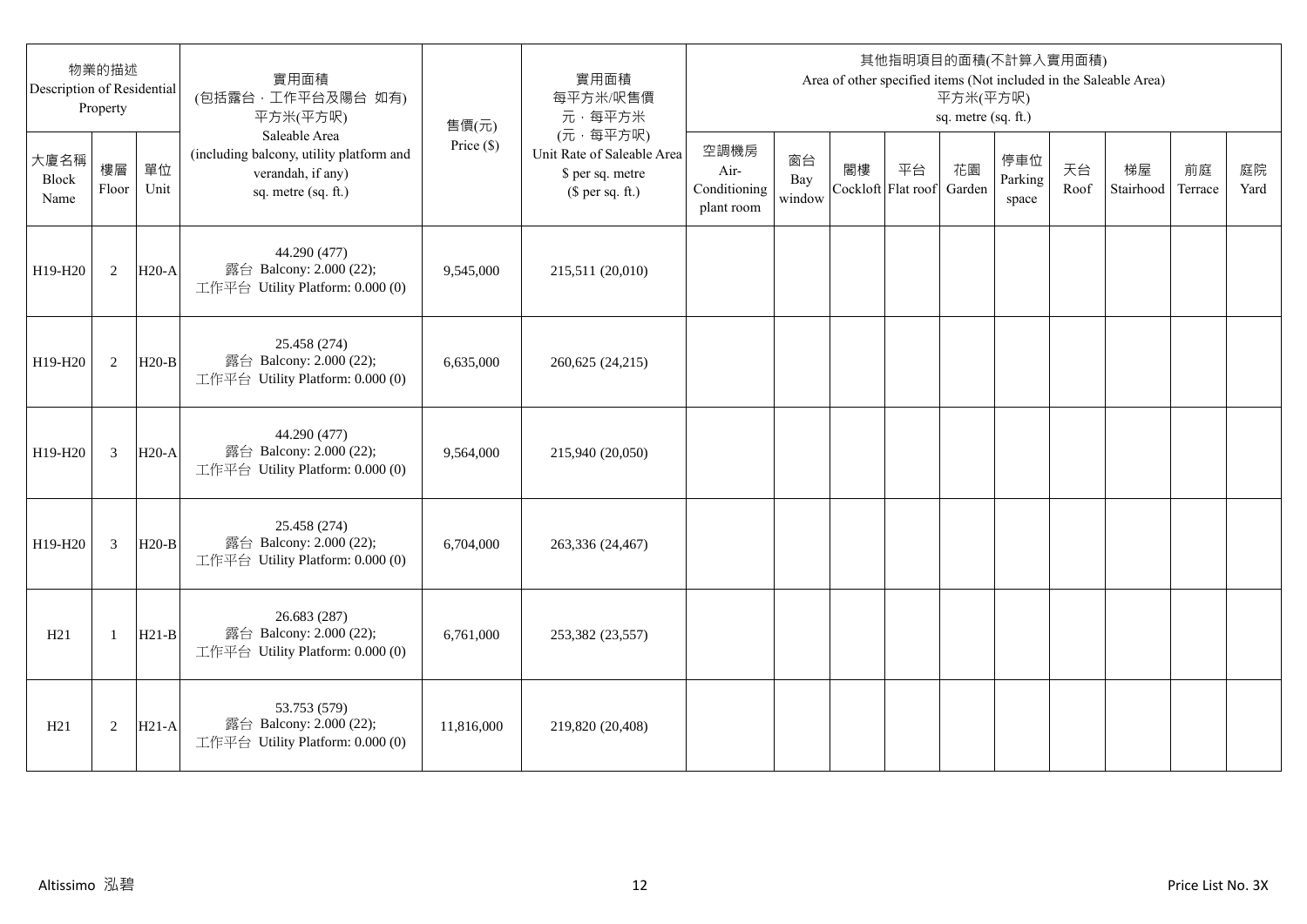| 物業的描述<br>Description of Residential<br>Property |             |            | 實用面積<br>(包括露台·工作平台及陽台 如有)<br>平方米(平方呎)                                                                 | 售價(元)        | 實用面積<br>每平方米/呎售價<br>元·每平方米                                                     | 其他指明項目的面積(不計算入實用面積)<br>Area of other specified items (Not included in the Saleable Area)<br>平方米(平方呎)<br>sq. metre (sq. ft.) |                     |    |                                 |    |                         |            |                 |               |            |
|-------------------------------------------------|-------------|------------|-------------------------------------------------------------------------------------------------------|--------------|--------------------------------------------------------------------------------|-----------------------------------------------------------------------------------------------------------------------------|---------------------|----|---------------------------------|----|-------------------------|------------|-----------------|---------------|------------|
| 大廈名稱<br>Block<br>Name                           | 樓層<br>Floor | 單位<br>Unit | Saleable Area<br>(including balcony, utility platform and<br>verandah, if any)<br>sq. metre (sq. ft.) | Price $(\$)$ | (元·每平方呎)<br>Unit Rate of Saleable Area<br>\$ per sq. metre<br>$$$ per sq. ft.) | 空調機房<br>Air-<br>Conditioning<br>plant room                                                                                  | 窗台<br>Bay<br>window | 閣樓 | 平台<br>Cockloft Flat roof Garden | 花園 | 停車位<br>Parking<br>space | 天台<br>Roof | 梯屋<br>Stairhood | 前庭<br>Terrace | 庭院<br>Yard |
| H21                                             | 2           | $H21-B$    | 26.683 (287)<br>露台 Balcony: 2.000 (22);<br>工作平台 Utility Platform: $0.000(0)$                          | 6,775,000    | 253,907 (23,606)                                                               |                                                                                                                             |                     |    |                                 |    |                         |            |                 |               |            |
| H21                                             | 3           | $H21-A$    | 53.753 (579)<br>露台 Balcony: 2.000 (22);<br>工作平台 Utility Platform: $0.000(0)$                          | 11,840,000   | 220,267 (20,449)                                                               |                                                                                                                             |                     |    |                                 |    |                         |            |                 |               |            |
| H21                                             | 3           | $H21-B$    | 26.683 (287)<br>露台 Balcony: 2.000 (22);<br>工作平台 Utility Platform: $0.000(0)$                          | 6,811,000    | 255,256 (23,732)                                                               |                                                                                                                             |                     |    |                                 |    |                         |            |                 |               |            |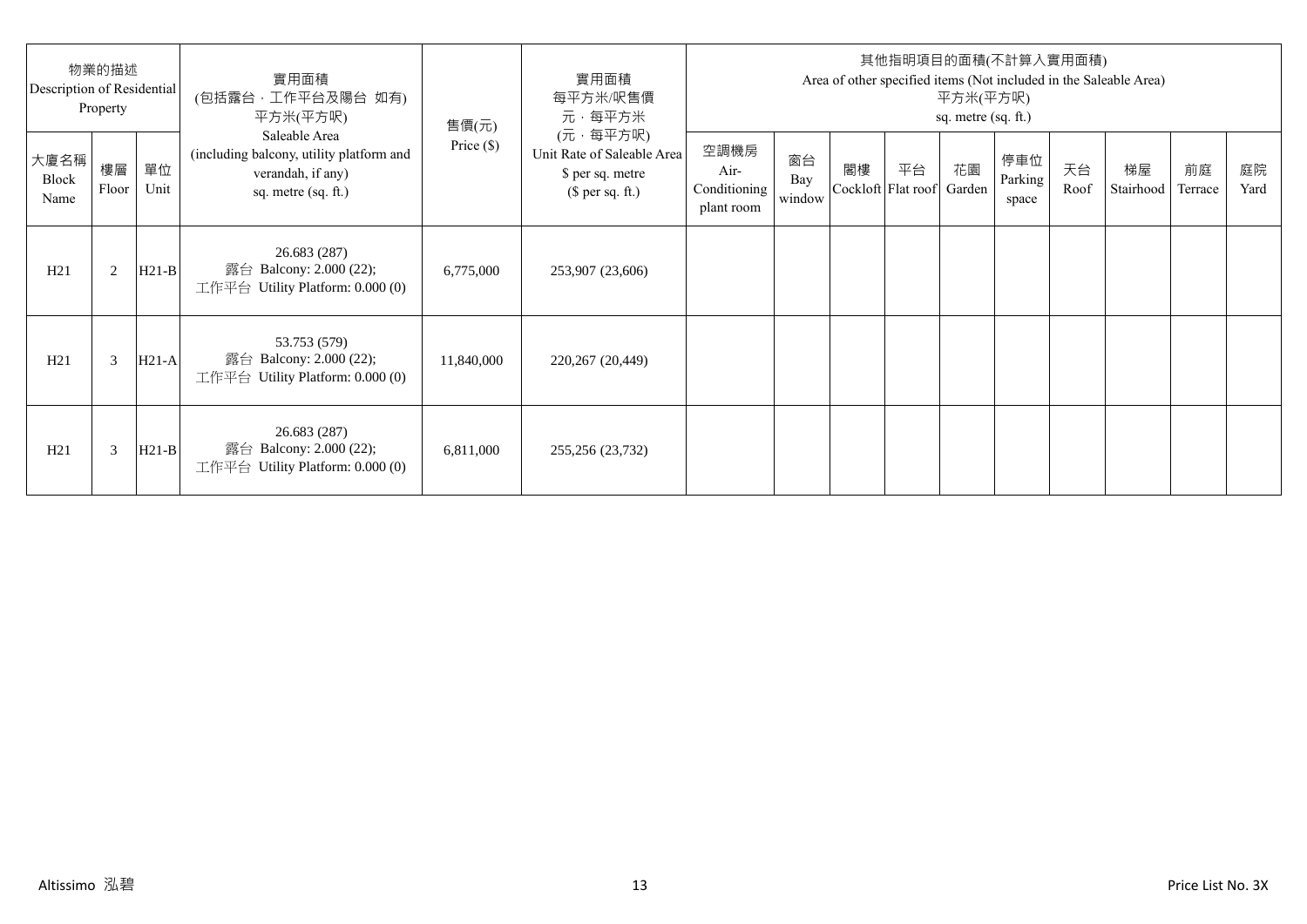#### **第三部份:其他資料 Part 3: Other Information**

#### (1) 準買家應參閱發展項目的售樓說明書,以了解該項目的資料。 Prospective purchasers are advised to refer to the sales brochure for the development for information on the development.

#### $(2)$  根據《一手住宅物業銷售條例》第 52(1)條及第 53(2)及(3)條,

According to sections 52(1) and 53(2) and (3) of the Residential Properties (First-hand Sales) Ordinance, –

#### 第 52(1) 條 / Section 52(1)

在某人就指明住宅物業與擁有人訂立臨時買賣合約時,該人須向擁有人支付售價的 5%的臨時訂金。

A preliminary deposit of 5% of the purchase price is payable by a person to the owner on entering into a preliminary agreement for sale and purchase in respect of the specified residential property with the owner.

#### 第 53(2) 條 / Section 53(2)

—————————————<br>如某人於某日期訂立臨時買賣合約,並於該日期後的 5 個工作日內,就有關住宅物業簽立買賣合約,則擁有人必須在該日期後的 8 個工作日內,簽立該買賣合約。 If a person executes an agreement for sale and purchase in respect of the residential property within 5 working days after the date on which the person enters into the preliminary agreement for sale and purchase, the owner must execute the agreement for sale and purchase within 8 working days after that date.

#### 第 53(3) 條 / Section 53(3)

如某人於某日期訂立臨時買賣合約時,但沒有於該日期後的 5 個工作日內,就有關住宅物業簽立買賣合約,則 – (i)該臨時合約即告終止;(ji)有關的臨時訂金即予沒收;及 (iii)擁有人

#### 不得就該人沒有簽立買賣合約而針對該人提出進一步申索。

If a person does not execute an agreement for sale and purchase in respect of the residential property within 5 working days after the date on which the person enters into the preliminary agreement for sale and purchase-

(i) the preliminary agreement is terminated; (ii) the preliminary deposit is forfeited; and (iii) the owner does not have any further claim against the person for the failure.

#### (3) 實用面積及屬該住宅物業其他指明項目的面積是按《一手住宅物業銷售條例》第 8 條及附表二第 2 部的計算得出的。

The saleable area and area of other specified items of the residential property are calculated in accordance with section 8 and Part 2 of Schedule 2 to the Residential Properties(First-hand Sales) Ordinance.

#### (4)(i) 註:在第(4)段 中: 「售價」指本價單第二部份中所列之住宅物業的售價,而「成交金額」指將於臨時合約中訂明的住宅物業的實際售價。因應不同支付條款及/或折扣按售價 計算得出之價目,皆以進位到最接近的千位數作為成交金額。

- (b) 「工作日」按《一手住宅物業銷售條例》第 2(1)條所定義。
- (c) 「臨時合約」指臨時買賣合約。
- Note: In (d) 「正式合約」指正式買賣合約。

paragraph (4): (a) "price" means the price of the residential property set out in Part 2 of this price list, and "transaction price" means the actual price of the residential property to be set out in PASP. The price obtained after applying the relevant terms of payment and/or applicable discount(s) on the price will be rounded up to the nearest thousand to determine the transaction price.

- (b) "working day" shall be as defined in section 2(1) of the Residential Properties (First-hand Sales) Ordinance.
- $(c)$ "PASP" means the Preliminary Agreement for Sale and Purchase.
- $(d)$ "ASP" means the Agreement for Sale and Purchase.

於簽署臨時合約時,買方須繳付相等於成交金額的 5%作為臨時訂金,請帶備港幣\$100,000 銀行本票以支付部份臨時訂金,抬頭請寫「的近律師行」或"Deacons"。請另備支票以 繳付臨時訂金之餘額。

The purchasers shall pay the preliminary deposit equivalent to 5% of the transaction price upon signing of the PASP. Please bring along a cashiers' order of HK\$100,000 made payable to "Deacons" for payment of part of the preliminary deposit. Please also bring along a cheque for payment of the balance of the preliminary deposit.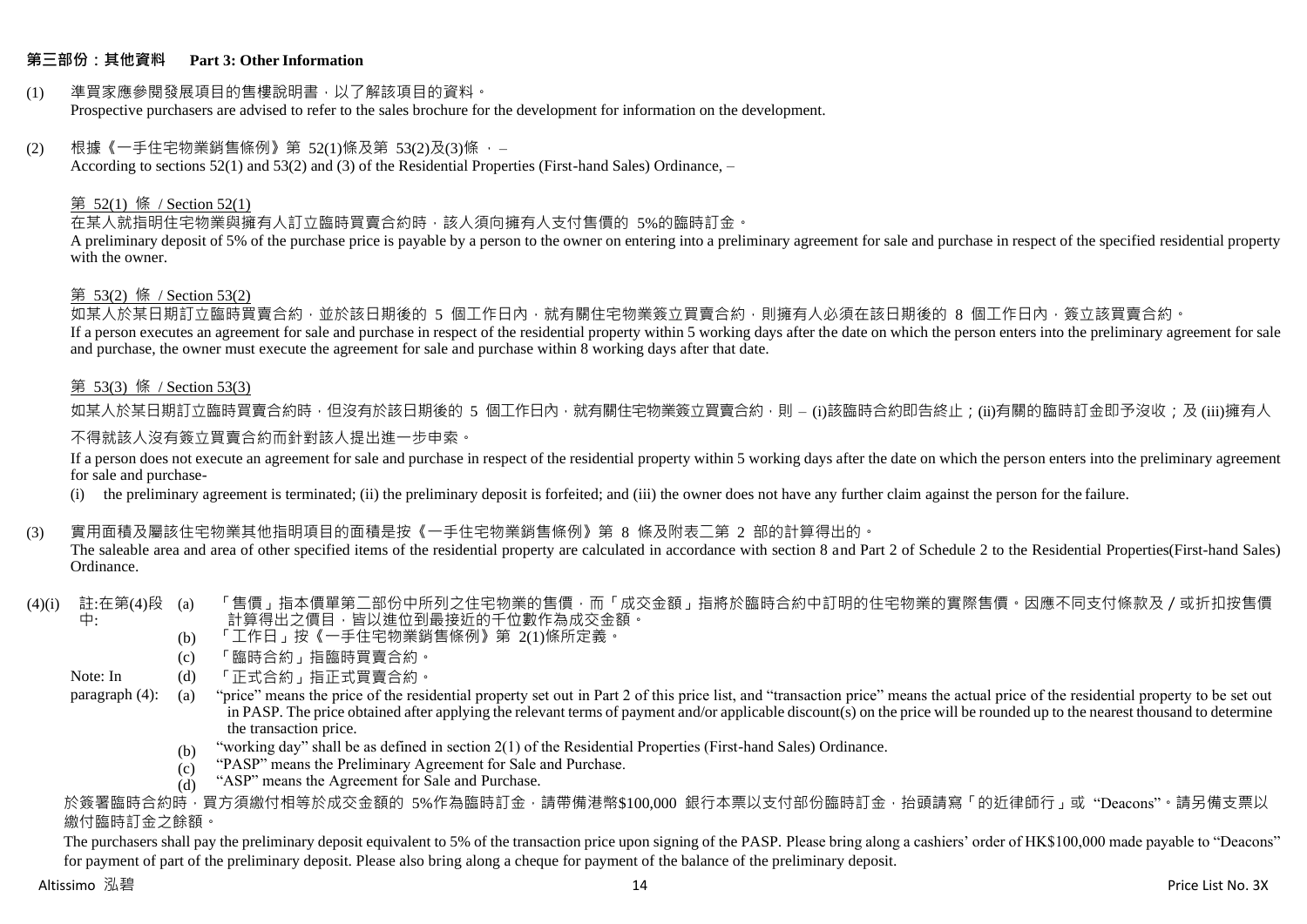# **支付條款 Terms of Payment**

- (A) (並無此編號之支付條款)( No Terms of Payment of such numbering)
- (A1) (並無此編號之支付條款)( No Terms of Payment of such numbering)
- (A2) (並無此編號之支付條款)( No Terms of Payment of such numbering)
- (A3) (並無此編號之支付條款)( No Terms of Payment of such numbering)
- (A4) (並無此編號之支付條款)( No Terms of Payment of such numbering)
- (A5) 120 天現金付款計劃 120-day Cash Payment Plan (照售價減 5%) (5% discount from the price)
	- (1) 買方須於簽署臨時合約時繳付相等於成交金額 5% 作為臨時訂金。買方須於簽署臨時合約後 5 個工作日內簽署正式合約。 The purchaser shall pay the preliminary deposit equivalent to 5% of the transaction price upon signing of the PASP. The ASP shall be signed by the purchaser within 5 working days after signing of the PASP.
	- (2) 買方簽署臨時合約後 30 天內再付成交金額 5% 作為加付訂金。 A further 5% of the transaction price being further deposit shall be paid by the purchaser within 30 days after signing of the PASP.
	- (3) 成交金額 90% 即成交金額餘款於買方簽署臨時合約後 120 天內由買方付清。 90% of the transaction price being balance of the transaction price shall be paid by the purchaser within 120 days after signing of the PASP.
- (A6) 180 天輕鬆現金付款計劃 180-day Relax Cash Payment Plan (照售價減 3%) (3% discount from the price)
	- (1) 買方須於簽署臨時合約時繳付相等於成交金額 5% 作為臨時訂金。買方須於簽署臨時合約後 5 個工作日內簽署正式合約。 The purchaser shall pay the preliminary deposit equivalent to 5% of the transaction price upon signing of the PASP. The ASP shall be signed by the purchaser within 5 working days after signing of the PASP.
	- (2) 買方簽署臨時合約後 30 天內再付成交金額 5% 作為加付訂金。 A further 5% of the transaction price being further deposit shall be paid by the purchaser within 30 days after signing of the PASP.
	- (3) 成交金額 90% 即成交金額餘款於買方簽署臨時合約後 180 天內由買方付清。 90% of the transaction price being balance of the transaction price shall be paid by the purchaser within 180 days after signing of the PASP.
- (A7) 360 天輕鬆現金付款計劃 360-day Relax Cash Payment Plan (照售價減 2%) (2% discount from the price)
	- (1) 買方須於簽署臨時合約時繳付相等於成交金額 5% 作為臨時訂金。買方須於簽署臨時合約後 5 個工作日內簽署正式合約。 The purchaser shall pay the preliminary deposit equivalent to 5% of the transaction price upon signing of the PASP. The ASP shall be signed by the purchaser within 5 working days after signing of the PASP.
	- (2) 買方簽署臨時合約後 30 天內再付成交金額 5% 作為加付訂金。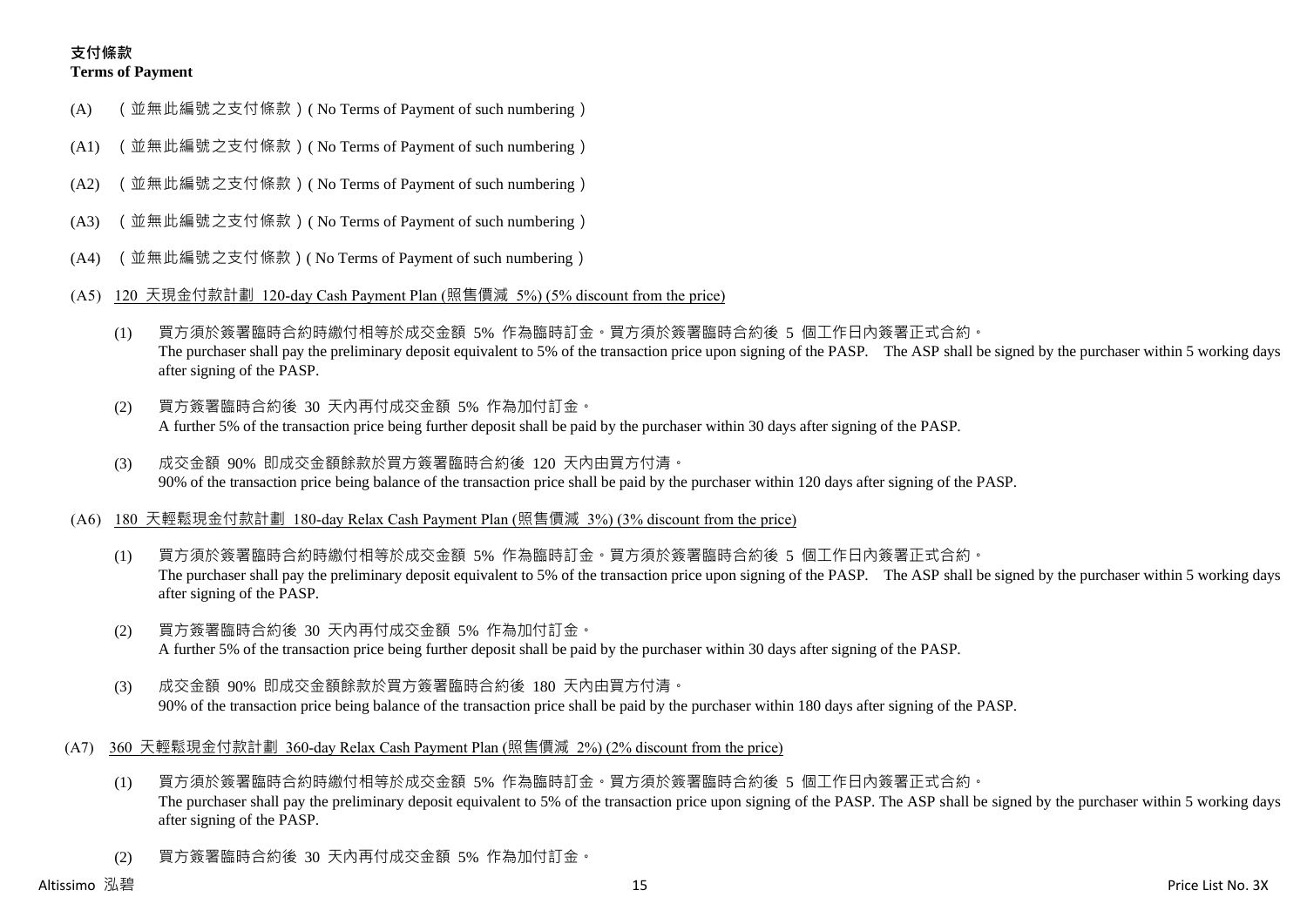A further 5% of the transaction price being further deposit shall be paid by the purchaser within 30 days after signing of the PASP.

- (3) 買方簽署臨時合約後 90 天內再付成交金額 5% 作為部份成交金額。 A further 5% of the transaction price being part payment of the transaction price shall be paid by the purchaser within 90 days after signing of the PASP.
- (4) 成交金額 85% 即成交金額餘款於買方簽署臨時合約後 360 天內由買方付清。 85% of the transaction price being balance of the transaction price shall be paid by the purchaser within 360 days after signing of the PASP.

#### (A8) 120 天換樓易付款計劃 120-day New Home Easy Payment Plan (照售價) (The price)

- (1) 買方須於簽署臨時合約時繳付相等於成交金額 5% 作為臨時訂金。買方須於簽署臨時合約後 5 個工作日內簽署正式合約。 The purchaser shall pay the preliminary deposit equivalent to 5% of the transaction price upon signing of the PASP. The ASP shall be signed by the purchaser within 5 working days after signing of the PASP.
- (2) 買方簽署臨時合約後 30 天內再付成交金額 5% 作為加付訂金。 A further 5% of the transaction price being further deposit shall be paid by the purchaser within 30 days after signing of the PASP.
- (3) 成交金額 90% 即成交金額餘款於買方簽署臨時合約後 120 天內由買方付清。 90% of the transaction price being balance of the transaction price shall be paid by the purchaser within 120 days after signing of the PASP.
- (A9) 180 天換樓易付款計劃 180-day New Home Easy Payment Plan (照售價) (The price)
	- (1) 買方須於簽署臨時合約時繳付相等於成交金額 5% 作為臨時訂金。買方須於簽署臨時合約後 5 個工作日內簽署正式合約。 The purchaser shall pay the preliminary deposit equivalent to 5% of the transaction price upon signing of the PASP. The ASP shall be signed by the purchaser within 5 working days after signing of the PASP.
	- (2) 買方簽署臨時合約後 30 天內再付成交金額 5% 作為加付訂金。 A further 5% of the transaction price being further deposit shall be paid by the purchaser within 30 days after signing of the PASP.
	- (3) 成交金額 90% 即成交金額餘款於買方簽署臨時合約後 180 天內由買方付清。 90% of the transaction price being balance of the transaction price shall be paid by the purchaser within 180 days after signing of the PASP.
- (B) (並無此編號之支付條款)( No Terms of Payment of such numbering)
- (C) (並無此編號之支付條款)( No Terms of Payment of such numbering)
- (C1) (並無此編號之支付條款)( No Terms of Payment of such numbering)
- (C2) (並無此編號之支付條款)( No Terms of Payment of such numbering)
- (C3) (並無此編號之支付條款)( No Terms of Payment of such numbering)
- (C4) (並無此編號之支付條款)( No Terms of Payment of such numbering)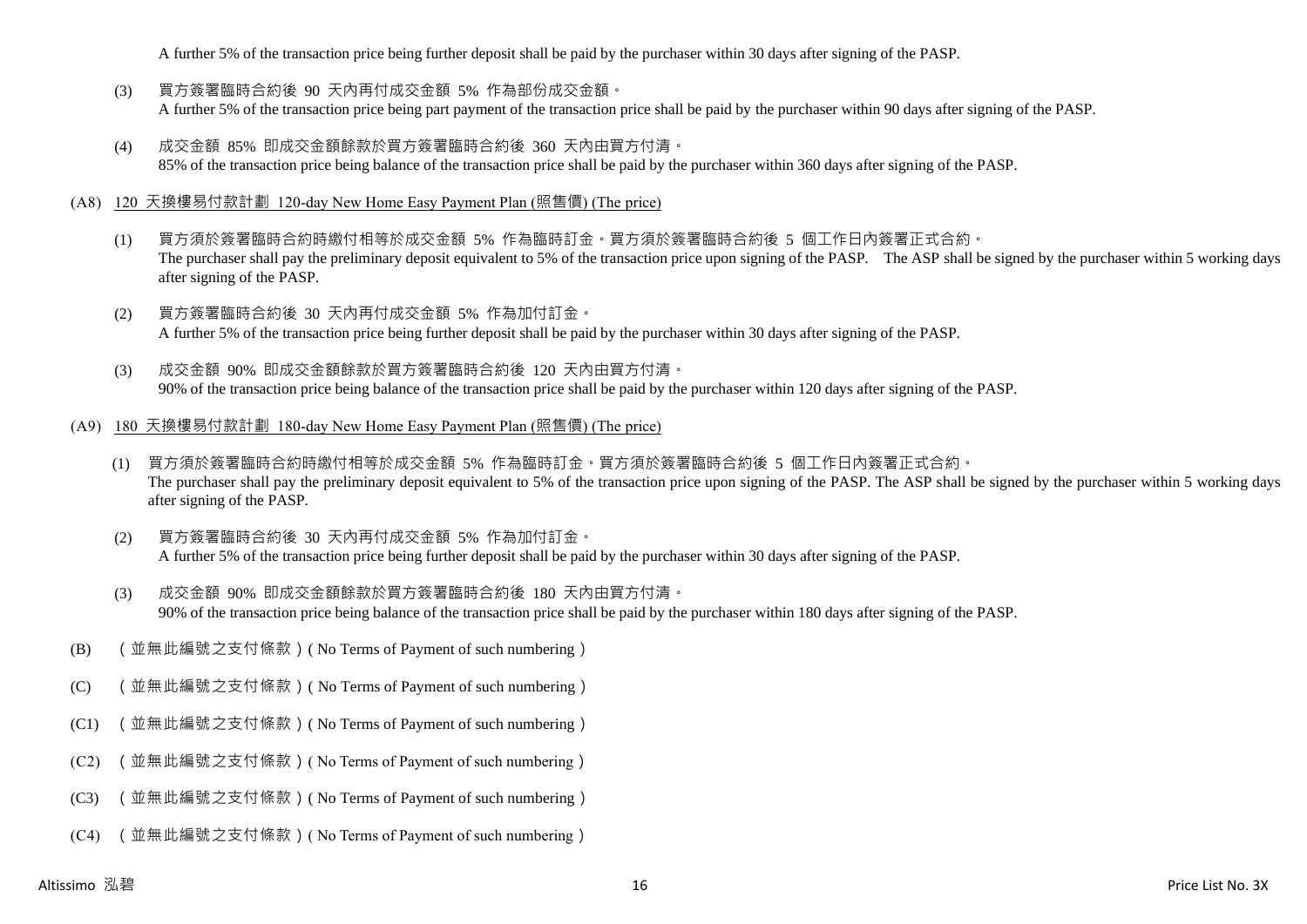- (C5) (並無此編號之支付條款)( No Terms of Payment of such numbering)
- (C6) (並無此編號之支付條款)( No Terms of Payment of such numbering)
- (C7) (並無此編號之支付條款)( No Terms of Payment of such numbering)
- (C8) (並無此編號之支付條款)( No Terms of Payment of such numbering)

### (ii) **售價獲得折扣的基礎**

#### **The basis on which any discount on the price is available**

- (a) 見 4(i) See 4(i).
- (b) 不適用。 Not applicable.
- (c) 「限時置業售價折扣」 "First Home Purchase Price Discount" 於 2022 年 1 月 31 日或之前簽署臨時合約購買本價單中之指明住宅物業之買方可獲額外售價 3% 折扣優惠。 An extra 3% discount from the price would be offered to the purchasers who sign the PASP to purchase a specified residential property listed in this price list on or before 31<sup>st</sup> January 2022.
- (d) 員工置業折扣 Staff Purchasing Discount

如買方(或構成買方之任何人士)屬任何「員工合資格人士」,並且沒有委任地產代理就購入住宅物業代其行事,可獲額外 5%售價折扣優惠,折扣優惠受相關公司內部條款約 束。

If the purchaser (or any person comprising the purchaser) is a "Qualified Staff", provided that the purchaser did not appoint any estate agent to act for him/her in the purchase of the residential property, an extra 5% discount on the Price would be offered, subject to the internal regulation of Respective Related Parties.

「員工合資格人士」指碧桂園控股有限公司及其附屬公司、宏安集團有限公司及其附屬公司、宏安地產有限公司、位元堂藥業控股有限公司、易易壹金融集團有限公司、中 國農產品交易有限公司或中國建築國際集團及其附屬公司之任何董事、員工及其直系親屬(任何個人的配偶、父母、子女、兄弟及姐妹為該個人之「直系親屬」,惟須提供令 賣方滿意的有關證明文件 以茲證明有關關係,且賣方對是否存在近親關係保留最終決定權)。

"Qualified Staff" means any director or employee (and his/her close family member (a spouse, parent, child, brother and sister of a person is a "close family member" of that person provided that the relevant supporting documents to the satisfaction of the Vendor must be provided to prove the relationship concerned and that the Vendor reserves the final right to decide whether or not such relationship exists)) of any of Country Garden Holdings Company Limited and its subsidiaries, Wang On Group Limited and its subsidiaries, Wang On Properties Limited, Wai Yuen Tong Medicine Holdings Limited, Easy One Financial Group Limited, China Agri-Products Exchange Limited and China State Construction International Holdings Ltd. and its subsidiaries.

買方須在遞交購樓意向登記表格時或前提供令賣方滿意的證據証明其為「員工合資格人士」及(如適用)直系親屬關係,賣方就相關買方是否「員工合資格人士」及(如適 用)存在直系親屬關係有最終決定權,而賣方之決定為最終及對買方具有約束力。

The purchaser shall on or before submission of the Registration of Intent form on the spot provide evidence for proof of being a (if applicable) "Qualified Staff" to the satisfaction of the Vendor and in this respect the Vendor shall have absolute discretion and the Vendor's decision shall be final and binding on the purchaser.

- (e) 不適用。 Not applicable.
- (f) 不適用。 Not applicable.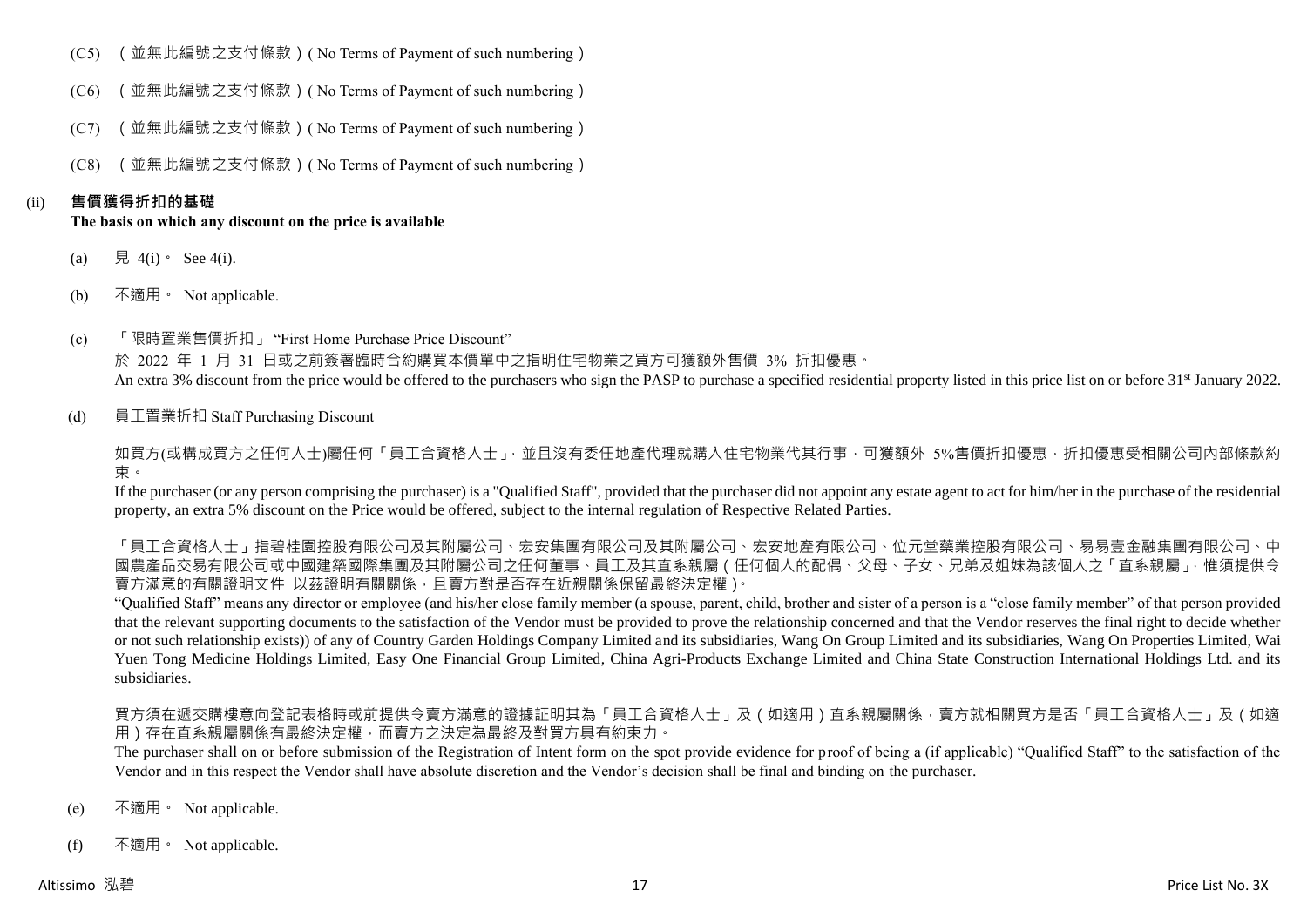(g) "Countrygardenhk" Instagram 帳戶跟隨優惠 "Countrygardenhk" Instagram Account Follows' Discount

凡於簽署臨時買賣合約前跟隨 "countrygardenhk" Instagram 帳戶的買家,可獲 1% 售價折扣優惠。 A 1% discount from the Price would be offered to a Purchaser who has followed the "countrygardenhk" Instagram account before signing the Preliminary Agreement for Sale and Purchase.

- (h) 不適用。 Not applicable.
- (i) 不適用。 Not applicable.
- (j) 「5 年管理費減免」優惠 "5-Years Management Fee Subsidy"Discount

於 2021 年 5 月 7 日起, 首 10 名簽署臨時合約購買發展項目住宅物業 ( 不論列於本價單或任何其他價單內 ) 之買方, 可享有下列售價折扣優惠作為 「5 年管理費減免」優惠: The first ten  $(10)$  purchasers who purchase the specified residential properties in the Development and sign the PASP thereof from  $7<sup>th</sup>$  May 2021 (whether the specified residential property is included in this price list or any other price lists) will enjoy the "5-Years Management Fee Subsidy " Discount as listed below as discount on the Price:

每個購買之三房住宅物業:港幣 \$240,000 For each three-bedroom residential property purchased: HK\$240,000

- (k) 不適用。 Not applicable.
- (l) 不適用。 Not applicable.
- (m) 「入伙傢私補貼」優惠 "New Home Furniture Subsidy" Benefit

於 2021 年 7 月 21 日起,首 5 名簽署臨時合約購買發展項目住宅物業 ( 不論列於本價單或任何其他價單內 ) 之買方,可享有以下其中一項優惠 ( 買方必須於簽署臨時合 約時決定選用以下其中一項優惠,其後不得更改)作為「入伙傢私補貼」優惠:

The first five (5) purchasers who purchase the specified residential properties in the Development and sign the PASP thereof from 21<sup>st</sup> July 2021 (whether the specified residential property is included in this price list or any other price lists) will enjoy one of the benefits set out below (the Purchaser must choose one of the benefits upon signing of the PASP and must not change his/her choice thereafter) as the "New Home Furniture Subsidy" Benefit:

(1) 總值港幣 \$160,000 元之「Francfranc」、「Tree」或「Indigo」傢私禮券。上述傢私禮券之使用(包括使用期限等)受商品提供者所訂之條款及條件限制。有關傢私禮 券會於住宅物業之買賣成交時或之後交付予買方。詳情以相關交易文件條款作準(包括但不限於買方須依照正式合約訂定的日期付清所購住宅物業每一期成交金額價 款及餘款);或

Furniture coupon(s) of "Francfranc", "Tree" or "Indigo" with a total value of HK\$160,000.00. The use of the aforesaid furniture coupon(s) (including validity period, etc) is subject to the terms and conditions prescribed by the relevant supplier. The furniture coupon(s) will be delivered to the Purchaser on or after completion of the sale and purchase of the residential property. Subject to the terms and conditions of the relevant transaction document(s) (including without limitation that the Purchaser shall settle each instalment and the balance of the transaction price according to the respective dates stipulated in the ASP); or

- (2) 港幣\$140,000 元之售價折扣 HK\$140,000 discount on the Price
- (n) 不適用。 Not applicable.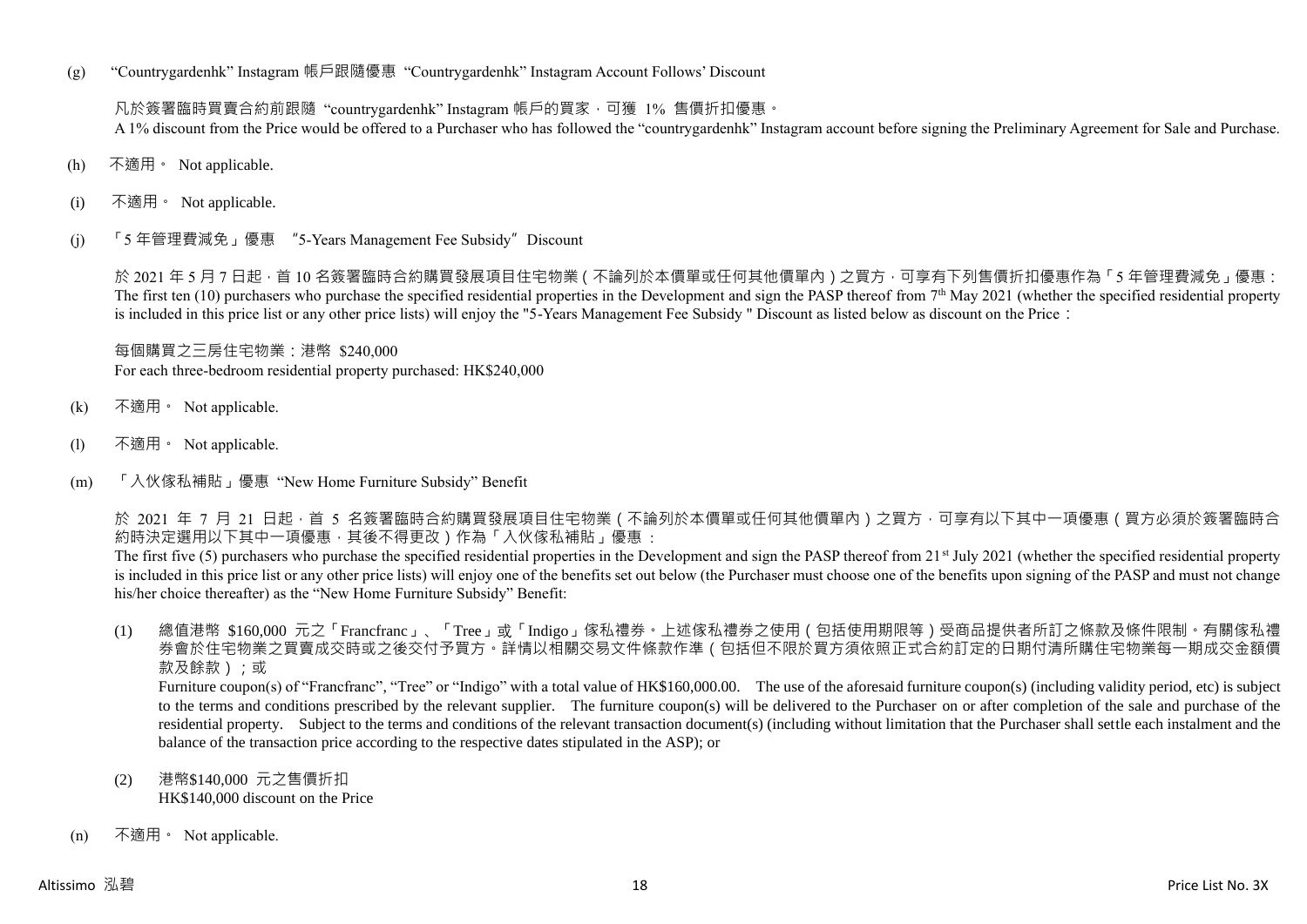(o) 不適用。 Not applicable.

(iii) **可就購買發展項目中的指明住宅物業而連帶獲得的任何贈品、財務優惠或利益**

**Any gift, or any financial advantage or benefit, to be made available in connection with the purchase of a specified residential property in the Development**

- (a) 見 4(i) 及 4(ii)。 See 4(i) and 4(ii)
- (b) 不適用。 Not applicable.
- (c) 不適用。 Not applicable.
- (d) 不適用。 Not applicable.
- (e) 不適用。 Not applicable.
- (f) 不適用。 Not applicable.
- $(g)$  不適用 · Not applicable.
- (h) 101第一按揭貸款 101 First Mortgage Loan

**只適用於選用第 (4)(i)(A5) 及 (A6) 段之付款計劃。Only applicable to payment plan under paragraphs (4)(i)(A5) and (A6) . 只適用於屬自然人的買方。 Only applicable to purchasers who are natural persons.**

買方可向賣方介紹之財務機構或賣方指定的其它公司 (「介紹之第一承按人」) 申請最高達成交金額之 70% 之第一按揭 (「101 第一按揭貸款」)。101 第一按揭貸款及其申 請受以下條款及條件規限:

The purchaser may apply to the financial institution referred by the Vendor or any other company designated by the Vendor (the "Referred First Mortgagee") for first mortgage with a maximum loan amount equivalent to 70% of the transaction price (the "101 First Mortgage Loan"). 101 First Mortgage Loan and its application are subject to the following terms and conditions:

- (1) 買方必須於買賣合約內訂明的付清成交金額餘額之日前最少 75 日書面向介紹之第一承按人申請 101 第一按揭貸款。 The purchaser shall make a written application to the Referred First Mortgagee for 101 First Mortgage Loan not less than 75 days before the date of settlement of the balance of the transaction price as specified in the agreement for sale and purchase.
- (2) 如買方選用並申請 101 第一按揭貸款,成交金額將會增加 3.5%,買方必須於申請時向賣方繳付 (a) 截至申請日期當日按照買賣合約訂明及按新成交金額計算之應付部份 與 (b) 原來成交金額已付部份之差額。為免存疑,更改後之成交金額將以進位到最接近的千位數計算。買方亦須就此簽立一份有關住宅物業之補充合約以更改成交金額及 支付條款,有關之律師費用及雜費概由買方負責。

If the purchaser applies for the 101 First Mortgage Loan, the transaction price shall be increased by 3.5% and the difference between (a) amount payable under the ASP calculated by reference to the new transaction price as at the date of application and (b) amount of original transaction price paid by the purchaser shall be payable by the purchaser to the Vendor upon application. For avoidance of doubt, the new transaction price will be rounded up to the nearest thousand. The purchaser shall also sign a supplemental agreement in respect of the residential property to vary the transaction price and the terms of payment, all relevant legal costs and disbursements of which shall be borne by the purchaser solely.

(3) 如買方最終並無選用「101 第一按揭貸款」,買方可在住宅物業買賣成交後 1 個月内向賣方遞交書面申請成交金額回贈,賣方將會在收到買方之書面申請後 1 個月内給予 買方同等金額之成交金額回贈。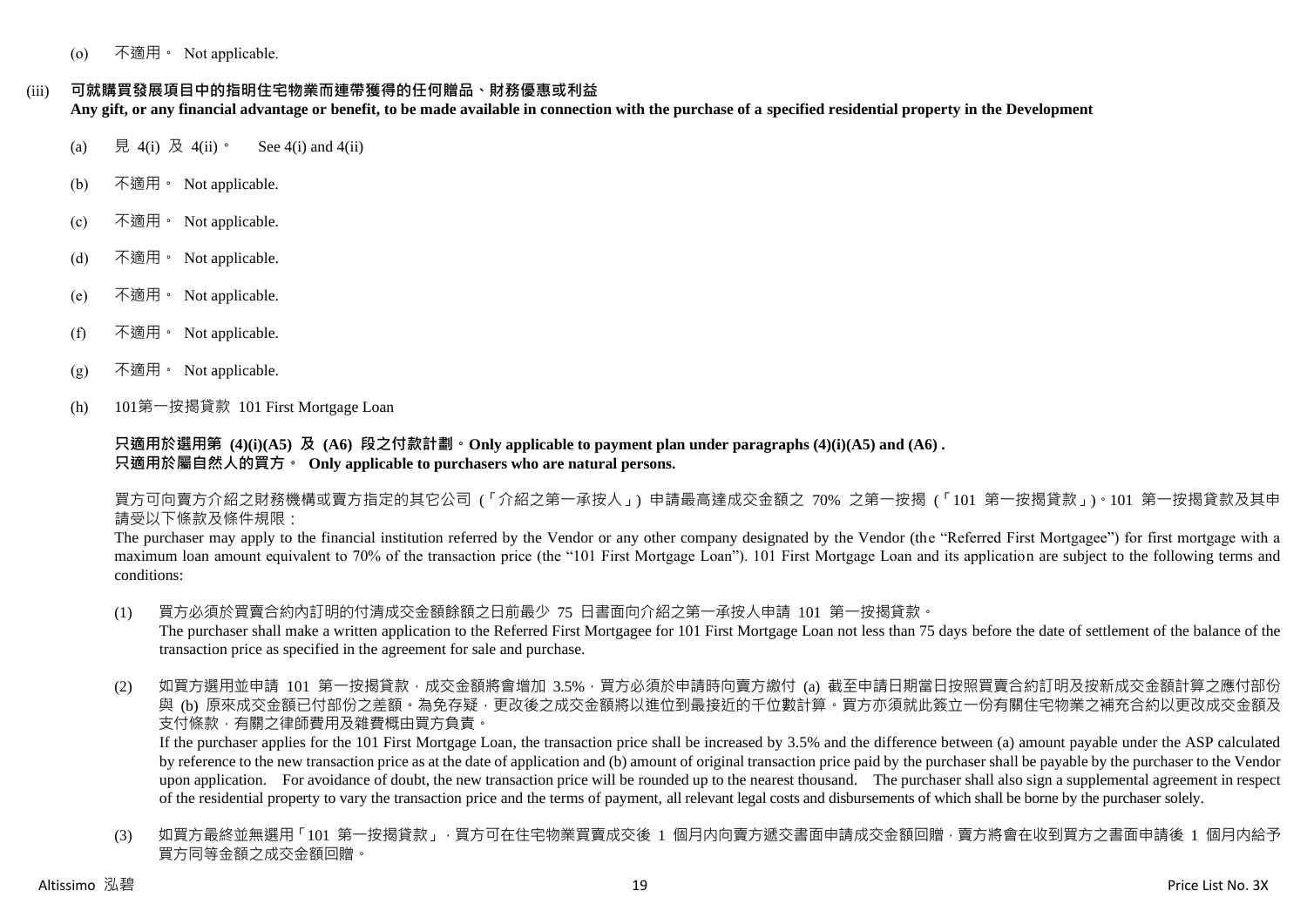If the Purchaser eventually does not utilize the 101 First Mortgage Loan, the purchaser may, within 1 month after completion of sale and purchase of the residential property, submit a written application to the Vendor for a transaction price rebate. The Vendor will provide to the purchaser the transaction price rebate in the amount equivalent to the said part payment within 1 month after receiving the written application from the purchaser..

- (4) 101 第一按揭貸款的最高金額為成交金額的 70% (若買方為香港永久性居民) 或 60% (若買方為非香港永久性居民),貸款金額不可超過應繳付之成交金額餘額。介紹之第 一承按人因應買方及其擔保人 (如適用) 的信貸評估,對實際批出予買方的貸款金額作出決定。 The maximum 101 First Mortgage Loan amount shall be 70% of the transaction price (if purchaser is Hong Kong permanent residents) or 60% of the transaction price (if purchaser is not Hong Kong permanent residents), provided that the loan amount shall not exceed the balance of the transaction price payable. The Referred First Mortgagee will decide the loan amount to be granted to the purchaser after considering the result of the credit assessment of the purchaser and his guarantor (if applicable).
- (5) 101 第一按揭貸款年期最長為 25 年。 The maximum tenor of the 101 First Mortgage Loan shall not exceed 25 years.
- (6) 101 第一按揭貸款以住宅物業之第一法定按揭作抵押。 The 101 First Mortgage Loan shall be secured by a first legal mortgage over the residential property.
- (7) 101 第一按揭貸款年期首 24 個月的年利率為介紹之第一承按人不時報價之最優惠利率減 4.5%。 The annual interest rate of the 101 First Mortgage Loan for the first 24 months shall be at 4.5% below the Best Lending Rate as quoted by the Referred First Mortgagee from time to time.
- (8) 101 第一按揭貸款年期第 25 個月及其後之年利率為介紹之第一承按人不時報價之最優惠利率。 The annual interest rate of the 101 First Mortgage Loan from the 25<sup>th</sup> month and thereafter shall be the Best Lending Rate as quoted by the Referred First Mortgagee from time to time.
- (9) 「最優惠利率」由介紹之第一承按人決定,現為年利率 5.5%。 The Best Lending Rate is determined by the Referred First Mortgagee. The current Best Lending Rate is 5.5% per annum.
- (10) 買方於按揭首 24 個月只需就 101 第一按揭貸款向介紹之第一承按人繳付利息,其後則須照常連本帶息供款。 The purchaser shall only pay the interest of the 101 First Mortgage Loan to the Referred First Mortgagee in the first 24 months and shall repay the principal amount and interest as usual for the rest of the term of the 101 First Mortgage Loan.
- (11) 買方須按月分期償還 101 第一按揭貸款。 The purchaser shall repay the 101 First Mortgage Loan by monthly instalments.
- (12) 101 第一按揭貸款申請的審批由介紹之第一承按人全權負責。介紹之第一承按人對是否批出見證明日按揭貸款有最終決定權。 The Referred First Mortgagee shall be solely responsible to determine whether to approve the purchasers' application for the 101 First Mortgage Loan. The Referred First Mortgagee shall have the final right to decide whether or not to grant the 101 First Mortgage Loan.
- (13) 所有 101 第一按揭貸款之法律文件必須由賣方或介紹之第一承按人指定之律師行辦理,買方須負責支付一切有關之律師費用及雜費。買方可選擇自行聘用律師作為其代表 律師,在此情況下,買方亦須負責其代表律師有關處理 101 第一按揭貸款的律師費用及雜費。 All legal documents of the 101 First Mortgage Loan shall be prepared and handled by the solicitors designated by the Vendor or the Referred First Mortgagee and all relevant legal costs and disbursements shall be borne by the purchaser solely. The purchaser may choose to instruct his own solicitors to act for him and in such event, the purchaser shall also bear his own solicitors' legal costs and disbursements relating to the 101 First Mortgage Loan.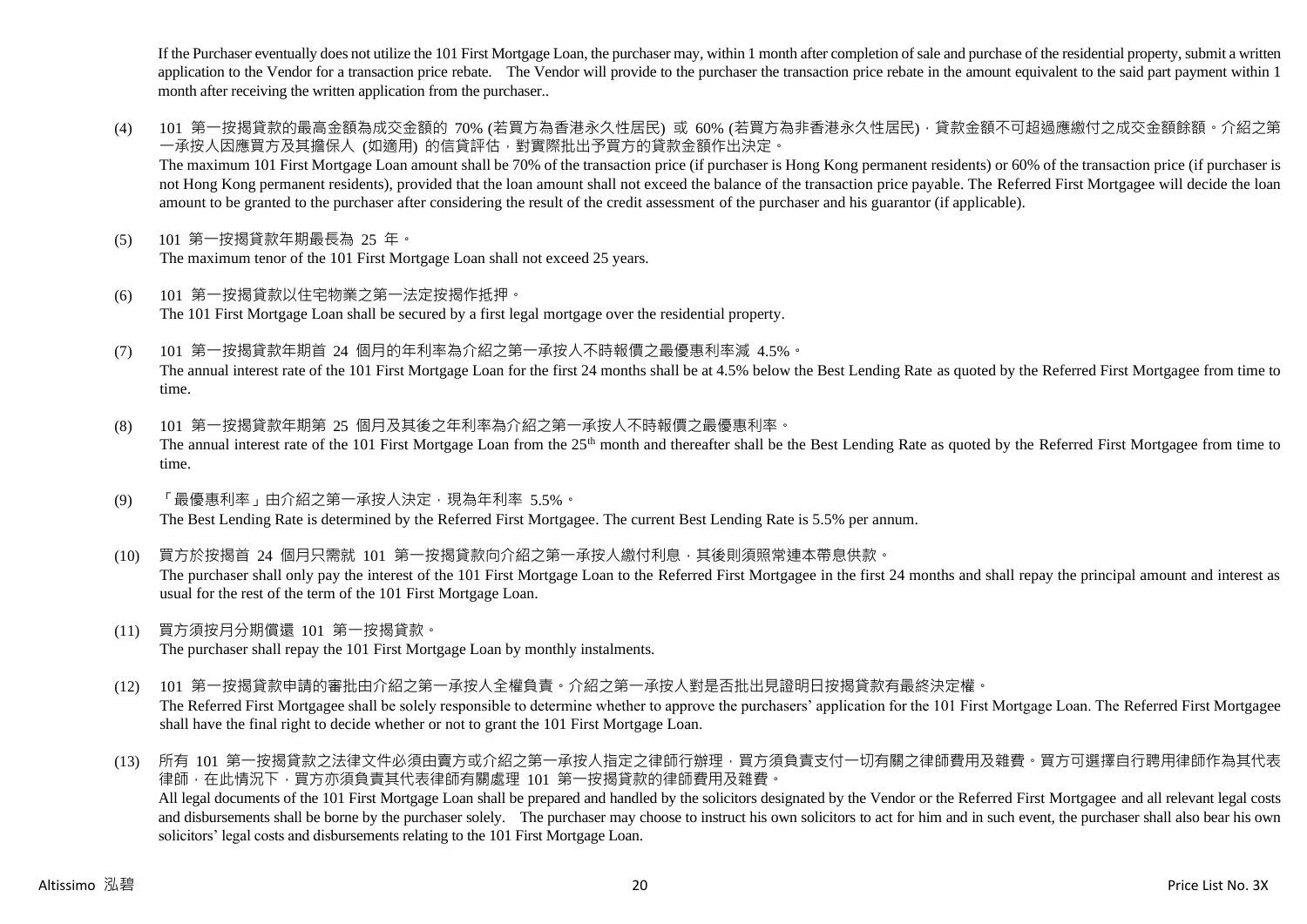(14) 買方須按介紹之第一承按人的要求提供一切所需文件以證明其還款能力,所需文件包括但不限於買方及其擔保人 (如適用) 的信貸報告、收入證明、銀行紀錄及借貸紀錄(包 括其他貸款,如有)。

The purchaser shall upon request by the Referred First Mortgagee provide all necessary documents to prove his repayment ability, the necessary documents shall include but not limited to credit report, income proof, bank records and borrowing records (including other loans, if any) of the purchaser and his guarantor(s) (if applicable).

(15) 不論 101 第一按揭貸款獲批與否,買方仍須按買賣合約完成住宅物業的買賣及繳付全數成交金額。

Irrespective of whether the 101 First Mortgage Loan is granted or not, the purchaser shall complete the purchase of the residential property and shall pay the transaction price in full in accordance with the agreement for sale and purchase.

- (16) 101 第一按揭貸款受其他條款及細則約束。 The 101 First Mortgage Loan is subject to other terms and conditions.
- (17) 101 第一按揭貸款純為介紹之第一承按人與買方之交易。買方與介紹之第一承按人之任何轇輵,一概與賣方及碧桂園(香港)地產代理有限公司無關。以上關於 101 第一按 揭貸款的資料不構成亦不能被視為賣方或任何其他人士就 101 第一按揭貸款作出的陳述、保證、承諾、要約或買賣合約之條款。賣方及碧桂園(香港)地產代理有限公司在任何情況 下均無需就 101 第一按揭貸款向買方承擔任何責任。

The 101 First Mortgage Loan is a transaction between the Referred First Mortgagee and the purchaser only. The Vendor and Country Garden (Hong Kong) Property Agency Limited shall not be involved in any dispute between the purchaser and the Referred First Mortgagee. The above information of the 101 First Mortgage Loan shall not be regarded as any representation, guarantee, warranty, offer or terms of the agreement for sale and purchase made by the Vendor or any other parties. Under no circumstance shall the Vendor and Country Garden (Hong Kong) Property Agency Limited be liable to the purchaser in respect of the 101 First Mortgage Loan.

(i) 101 第二按揭貸款 101 Second Mortgage Loan

#### **只適用於選用第 (4)(i)(A5) 及 (A6) 段之付款計劃。Only applicable to payment plan under paragraphs (4)(i)(A5) and (A6) . 只適用於屬自然人的買方。 Only applicable to purchasers who are natural persons.**

買方可向賣方介紹之財務機構或賣方指定的其它公司 (「介紹之第二承按人」) 申請最高達成交額之 15% 之第二按揭 (「101 第二按揭貸款」),基本條款如下: The Purchaser may apply to the financial institution referred by the Vendor or any other company designated by the Vendor (the "Referred Second Mortgagee") for second mortgage with a maximum loan amount equivalent to 15% of the transaction price (the "101 Second Mortgage Loan"). The 101 Second Mortgage Loan and its application are subject to the following terms and conditions:

(1) 買方必須於買賣合約內訂明的付清售價餘額之日前最少 75 日書面向介紹之第二承按人申請 101 第二按揭貸款。買方如欲申請 101 第二按揭貸款,需同時申請 101 第一 按揭貸款,即買方不可只申請 101 第二按揭貸款而不申請 101 第一按揭貸款。

The purchaser shall make a written application to the Referred Second Mortgagee for 101 Second Mortgage not less than 75 days before the date of settlement of the balance of the Purchase Price as specified in the agreement for sale and purchase. If the purchaser intends to apply for 101 Second Mortgage Loan, he must also apply for 101 First Mortgage Loan at the same time, that is to say, the purchaser cannot apply for 101 Second Mortgage Loan only but not applying for 101 First Mortgage Loan.

(2) 101 第二按揭貸款的最高金額為成交金額的 15%,101 第一按揭貸款及 101 第二按揭貸款總金額不可超過有關住宅物業成交金額之 85%。介紹之第二承按人會因應買方及其 擔保人 (如適用) 的信貸評估,對實際批出予買方的貸款金額作出決定。

The maximum 101 Second Mortgage Loan amount shall be 15% of the transaction price, provided that the total loan amount of the 101 First Mortgage Loan and the 101 Second Mortgage Loan shall not exceed 85% of the transaction price of the relevant residential property. The Referred Second Mortgagee will decide the loan amount to be granted to the purchaser after considering the result of the credit assessment of the purchaser and his guarantor (if applicable).

(3) 101 第二按揭貸款年期最長為 3 年。

The maximum tenor of the 101 Second Mortgage Loan shall be 3 years.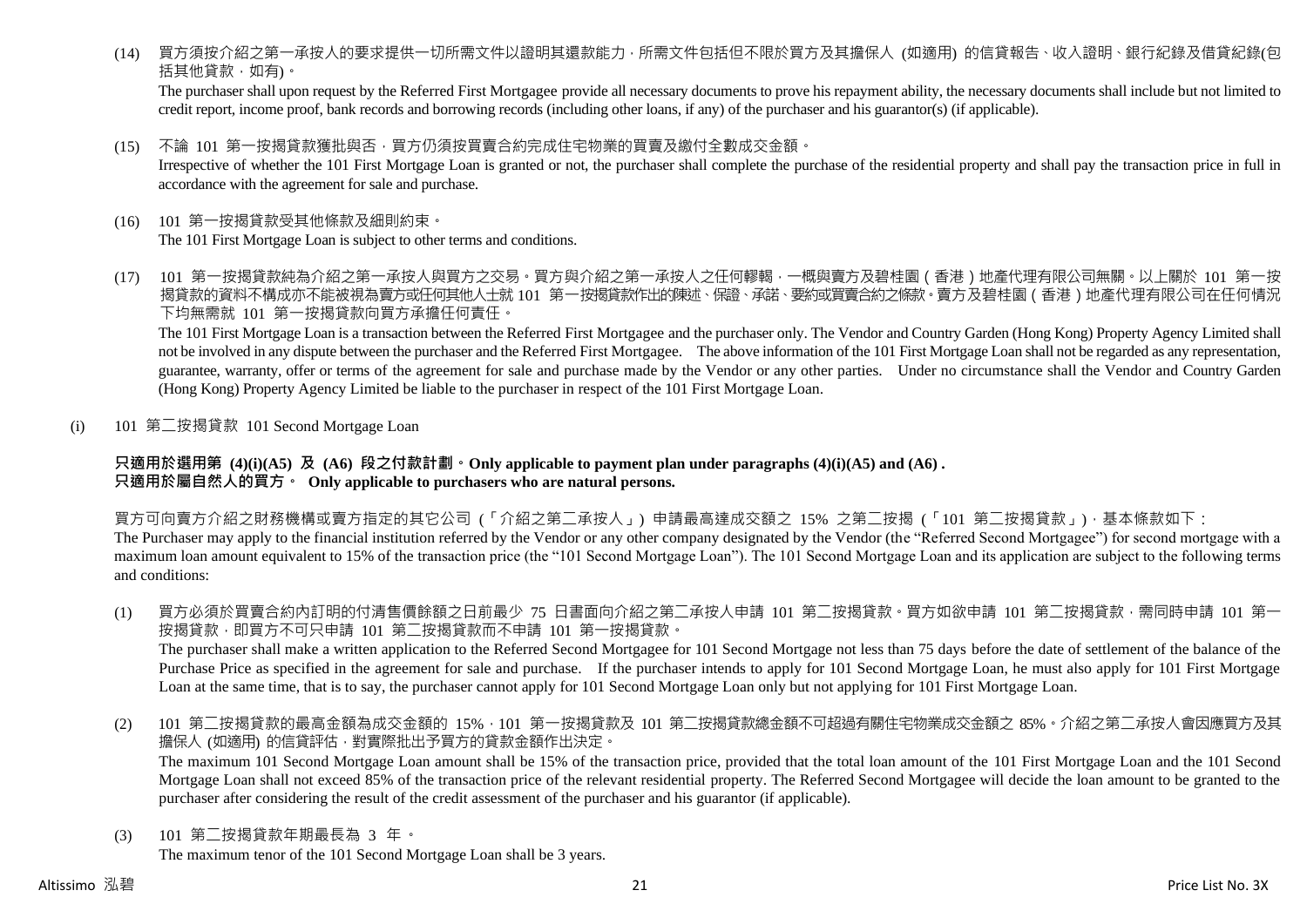- (4) 101 第一按揭貸款及 101 第二按揭貸款申請將由有關承按機構獨立處理。 The applications for 101 First Mortgage Loan and the 101 Second Mortgage Loan will be processed by the relevant mortgagees independently.
- (5) 101 第二按揭貸款全期豁免利息。

The 101 Second Mortgage Loan shall be free of interest for the whole mortgage period.

- (6) 買方分 3 期支付 101 第二按揭貸款金額,所有期數金額均等。第 1 期於買方按買賣合約繳付成交金額餘額後 360 天內繳付,第 2 期於買方按買賣合約繳付成交金額餘額 後 720 天內繳付,最後一期於買方按買賣合約繳付成交金額餘額後 1,080 天內繳付。 The 101 Second Mortgage Loan amount shall be paid by the purchaser in 3 equal instalments. 1<sup>st</sup> instalment shall be paid by the purchaser within 360 days after the date of settlement of the balance of the transaction price as specified in the agreement for sale and purchase. The 2<sup>nd</sup> instalment shall be paid by the purchaser within 720 days after the date of settlement of the balance of the transaction price as specified in the agreement for sale and purchase. The final instalment shall be paid by the purchaser within 1,080 days after the date of settlement of the balance of the transaction price as specified in the agreement for sale and purchase.
- (7) 101 第二按揭第貸款申請的審批由介紹之第二承按人全權負責。介紹之第二承按人對是否批出 101 第二按揭貸款有最終決定權。 The Referred Second Mortgagee shall be solely responsible to determine whether to approve the purchasers' application for the 101 Second Mortgage Loan. The Referred Second Mortgagee shall have the final right to decide whether or not to grant the 101 Second Mortgage Loan.
- (8) 所有 101 第二按揭貸款之法律文件必須由賣方或介紹之第二承按人指定之律師行辦理,買方須負責支付一切有關之律師費用及雜費。買方可選擇自行聘用律師作為其代表 律師,在此情況下,買方亦須負責其代表律師有關處理 101 第二按揭貸款的律師費用及雜費。 All legal documents of the 101 Second Mortgage Loan shall be prepared and handled by the solicitors designated by the Vendor or the Referred Second Mortgagee and all relevant legal costs and disbursements shall be borne by the purchaser solely. The purchaser may choose to instruct his own solicitors to act for him and in such event, the purchaser shall also bear his own solicitors' legal costs and disbursements relating to the 101 Second Mortgage Loan.
- (9) 買方須按介紹之第二承按人的要求提供一切所需文件以證明其還款能力,所需文件包括但不限於買方及其擔保人 (如適用) 的信貸報告、收入證明、銀行紀錄及借貸紀錄 (包 括其他貸款,如有)。

The purchaser shall upon request by the Referred Second Mortgagee provide all necessary documents to prove his repayment ability, the necessary documents shall include but not limited to credit report, income proof, bank records and borrowing records (including other loans, if any) of the purchaser and his guarantor(s) (if applicable).

- (10) 不論 101 第二按揭貸款獲批與否,買方仍須按買賣合約完成住宅物業的買賣及繳付全數成交金額。 Irrespective of whether the 101 Second Mortgage Loan is granted or not, the purchaser shall complete the purchase of the residential property and shall pay the transaction price in full in accordance with the agreement for sale and purchase.
- (11) 101 第二按揭貸款受其他條款及細則約束。

The 101 Second Mortgage Loan is subject to other terms and conditions.

(12) 101 第二按揭貸款純為介紹之第二承按人與買方之交易。買方與介紹之第二承按人之任何轇輵,一概與賣方及碧桂園(香港)地產代理有限公司無關。以上關於 101 第二按揭貸款的 資料不構成亦不能被視為賣方或任何其他人士就 101 第二按揭貸款作出的陳述、保證、承諾、要約或買賣合約之條款。賣方及碧桂園(香港)地產代理有限公司在任何情況下均無 需就 101 第二按揭貸款向買方承擔任何責任。

The 101 Second Mortgage Loan is a transaction between the Referred Second Mortgagee and the purchaser only. The Vendor and Country Garden (Hong Kong) Property Agency Limited shall not be involved in any dispute between the purchaser and the Referred Second Mortgagee. The above information of the 101 Second Mortgage Loan shall not be regarded as any representation, guarantee, warranty offer or terms of the agreement for sale and purchase made by the Vendor or any other parties. Under no circumstance shall the Vendor and Country Garden (Hong Kong) Property Agency Limited be liable to the purchaser in respect of the 101 Second Mortgage Loan.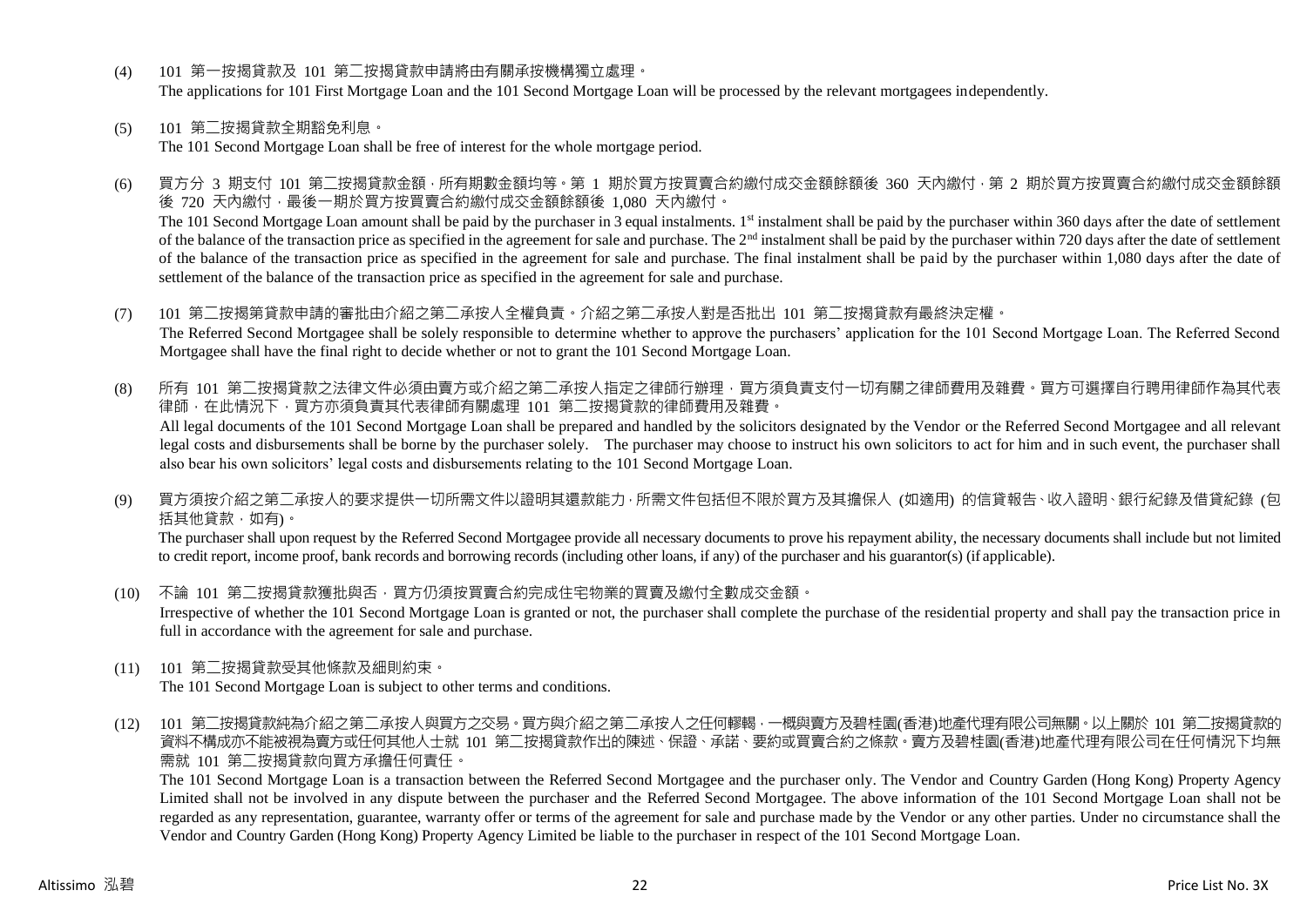(j) 「成交金額 30% 第二按揭」 "Second Mortgage for 30% of the transaction price"

## **只適用於購買三房住宅物業,及選用第 (4)(i)(A5) 段或第 (4)(i)(A6) 段之付款計劃的買方。**

**Only applicable to purchasers of three-bedroom residential property(ies) and choosing payment plan under paragraph (4)(i)(A5) or (4)(i)(A6) . 只適用於屬自然人的買方。**

**Only applicable to purchasers who are natural persons.**

買方可向賣方介紹之財務機構或賣方指定的其它公司 (「介紹之第二承按人」) 申請最高達成交額之 30% 之第二按揭貸款 (「第二按揭貸款」),基本條款如下:

The Purchaser may apply to the financial institution referred by the Vendor or any other company designated by the Vendor (the "Referred Second Mortgagee") for second mortgage with a maximum loan amount equivalent to 30% of the transaction price (the "Second Mortgage Loan"). The Second Mortgage Loan and its application are subject to the following terms and conditions:

- (1) 買方必須於付清成交金額餘款之日起計最少 60 日前以指定的申請書向介紹之第二承按人申請第二按揭貸款。 The purchaser(s) shall by prescribed form apply to the Referred Second Mortgagee for Second Mortgage Loan not less than 60 days before the due date of payment of the balance of transaction price.
- (2) 如買方選用 (4)(i)(A5) 段或第 (4)(i)(A6) 段之付款計劃並申請第二按揭貸款,成交金額將會增加 2%,買方必須於申請時向賣方繳付 (a) 截至申請日期當日按照買賣合 約訂明及按新成交金額計算之應付部份與 (b) 原來成交金額已付部份之差額為免存疑,更改後之成交金額將以進位到最接近的千位數計算。買方亦須就此簽立一份有關住 宅物業之補充合約以更改成交金額及支付條款,有關之律師費用及雜費概由買方負責。

If payment plan under paragraph  $(4)(i)(A5)$  or  $(4)(i)(A6)$  is opted by the purchaser and the purchaser applies for the Second Mortgage Loan, the transaction price shall be increased by 2% and the difference between (a) amount payable under the ASP calculated by reference to the new transaction price as at the date of application and (b) amount of original transaction price paid by the purchaser shall be payable by the purchaser to the Vendor upon application. For avoidance of doubt, the new transaction price will be rounded up to the nearest thousand. The purchaser shall also sign a supplemental agreement in respect of the residential property to vary the transaction price and the terms of payment, all relevant legal costs and disbursements of which shall be borne by the purchaser solely.

(3) 如買方申請第二按揭貸款後,最終並無動用第二按揭貸款,買方將可獲得相等於原來成交金額2%的成交金額回贈,成交金額回贈將會於成交時直接用於支付部份成交金額 餘款。

If, after applying for the Second Mortgage Loan, the Purchaser eventually does not utilize the Second Mortgage Loan, the Purchaser will be entitled to a transaction price rebate equivalent to 2% of the original transaction price, which will be directly applied towards settlement of part of the balance of transaction price upon completion.

- (4) 買方須依照介紹之第二承按人之要求提供足夠之入息證明文件。 The purchaser shall provide sufficient proof of income in accordance with the requirements of the Referred Second Mortgagee.
- (5) 第二按揭貸款年期最長為 25 年或與第一按揭貸款同等年期,以較短者為準

The maximum tenor of Second Mortgage Loan shall be 25 years or the same tenor of first mortgage loan, whichever is the shorter.

(6) 第二按揭貸款首 24 個月之年利率以介紹之第二承按人引用之最優惠利率 (P) 減 2.75% (P - 2.75%) 計算。其後的年利率以最優惠利率 (P) 加 2% (P + 2%) 計算。 P 為 浮動利率,於本價單日期 P 為每年 5.375%。最終按揭利率以介紹之第二承按人審批結果而定,賣方並無就其作出,亦不得被視為就其作出任何不論明示或隱含之陳述、 承諾或保證。

The interest rate of the first 24 months of the Second Mortgage Loan shall be Prime Rate (P) quoted by the Referred Second Mortgagee minus 2.75% (P - 2.75%). The interest rate for the rest of the term of the Second Mortgage shall be Prime Rate (P) plus 2%  $(P + 2\%)$ . P is subject to fluctuation. P as at the date of this price list is 5.375% per annum. The final mortgage rate will be subject to final approval by the Referred Second Mortgagee. No representation, undertaking or warranty, whether express or implied, is given, or shall be deemed to have been given by the Vendor in respect thereof.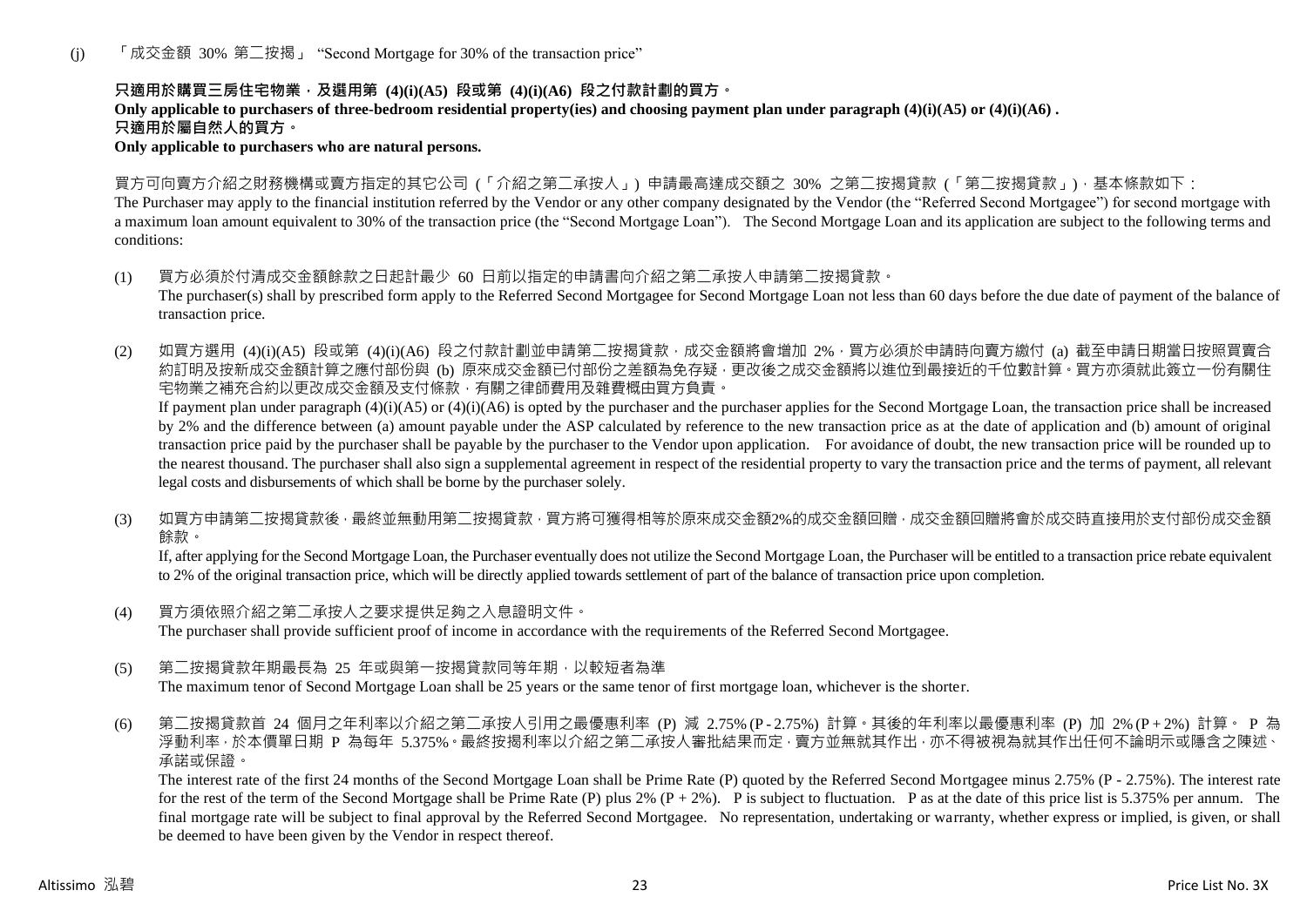- (7) 第二按揭貸款最高金額為成交金額的 30%,惟第一按揭貸款及第二按揭貸款總金額不可超過成交金額或有關住宅物業的估價 (以較低者為準) 的 80%。 The maximum Second Mortgage Loan amount shall be 30% of the transaction price, but the total amount of the first mortgage loan and the Second Mortgage Loan together shall not exceed 80% of the transaction price or the valuation of the relevant residential property, whichever is the lower.
- (8) 第一按揭貸款銀行須為介紹之第二承按人所指定之銀行,買方並須首先得到該銀行書面同意辦理第二按揭貸款。 The first mortgagee bank shall be one which is nominated by the Referred Second Mortgagee. The purchaser(s) shall obtain the prior written consent from the first mortgagee bank for the application of Second Mortgage Loan.
- (9) 第一按揭貸款及第二按揭貸款申請將由有關承按機構獨立處理。 The applications for first mortgage loan and the Second Mortgage Loan will be processed by the relevant mortgagees independently.
- (10) 所有第二按揭貸款及其相關擔保之法律文件必須由介紹之第二承按人指定律師行辦理,買方及其擔保人 (如有) 須支付所有第二按揭貸款及其擔保相關之律師費及雜費。 All legal documents of the Second Mortgage Loan and its related guarantee shall be handled by the solicitors designated by the Referred Second Mortgagee and all legal costs and disbursement relating thereto shall be borne by the purchaser(s) and his/her/their guarantor(s) (if any).
- (11) 第二按揭貸款批出與否及其條款,介紹之第二承按人有最終決定權,其決定與賣方無關,賣方亦無需為此負責。不論貸款獲批與否,買方仍須按正式合約完成交易及 付 清成交金額餘款。

The approval or disapproval of the Second Mortgage Loan and terms thereof are subject to the final decision of the Referred Second Mortgagee. The decision is not related to the vendor and the vendor shall not be responsible therefor. Regardless the loan is granted or not, the purchaser(s) shall complete the sale and purchase in accordance with the ASP and pay the balance of the transaction price.

(12) 第二按揭貸款受其他條款及細則約束。

The Second Mortgage Loan is subject to other terms and conditions.

(13) 第二按揭貸款純為介紹之第二承按人與買方之交易。買方與介紹之第二承按人之任何轇輵,一概與賣方及碧桂園(香港)地產代理有限公司無關。以上關於第二按揭貸款的資料不構成 亦不能被視為賣方或任何其他人士就第二按揭貸款作出的陳述、保證、承諾、要約或買賣合約之條款。賣方及碧桂園(香港)地產代理有限公司在任何情況下均無需就第二按揭貸 款向買方承擔任何責任。

The Second Mortgage Loan is a transaction between the Referred Second Mortgagee and the purchaser only. The Vendor and Country Garden (Hong Kong) Property Agency Limited shall not be involved in any dispute between the purchaser and the Referred Second Mortgagee. The above information of the Second Mortgage Loan shall not be regarded as any representation, guarantee, warranty offer or terms of the agreement for sale and purchase made by the Vendor or any other parties. Under no circumstance shall the Vendor and Country Garden (Hong Kong) Property Agency Limited be liable to the purchaser in respect of the Second Mortgage Loan.

(k) 車位回贈優惠 "Carparking Space Rebate Benefit"

如買方於簽署臨時合約以購買下表所列任何一個住宅物業 ( 不論列於本價單或任何其他價單內 ) 並同時購買下表所列發展項目的住客停車位 (各稱「住客停車位 」) · 上述買 方將於該住宅物業及該住客停車位成交後可享有共值港幣400,000元之現金回贈,現金回贈為期5年並以每一年港幣80,000元發放。首期現金回贈將於該住宅物業及該住客停車 位成交後滿一年後發放。

Where a purchaser purchases any of the residential properties listed below (whether included in this price list or any other price lists) and sign the PASP thereof, and purchases the residential parking space(s) (each of which a "Residential Parking Space") listed below as the same time, the said purchaser shall be entitled to cash rebate of total HK\$400,000 after completion of sale and purchase of the residential property and Residential Parking Space(s) concerned. The cash rebate will be paid in five (5) years, with each annual payment of HK\$80,000. The first cash rebate payment will be made after expiration of one (1) year after completion of sale and purchase of the residential property and Residential Parking Space(s) concerned.

若買方購買多於一個下表所列的住宅物業 (不論透過一份或多於一份臨時合約),買方最多可認購等同於買方所購買的住宅物業之數目之住客停車位。

Where a purchaser purchases more than one (1) residential property list below (whether through one (1) or more than one (1) PASP), the maximum number of Residential Parking Space(s)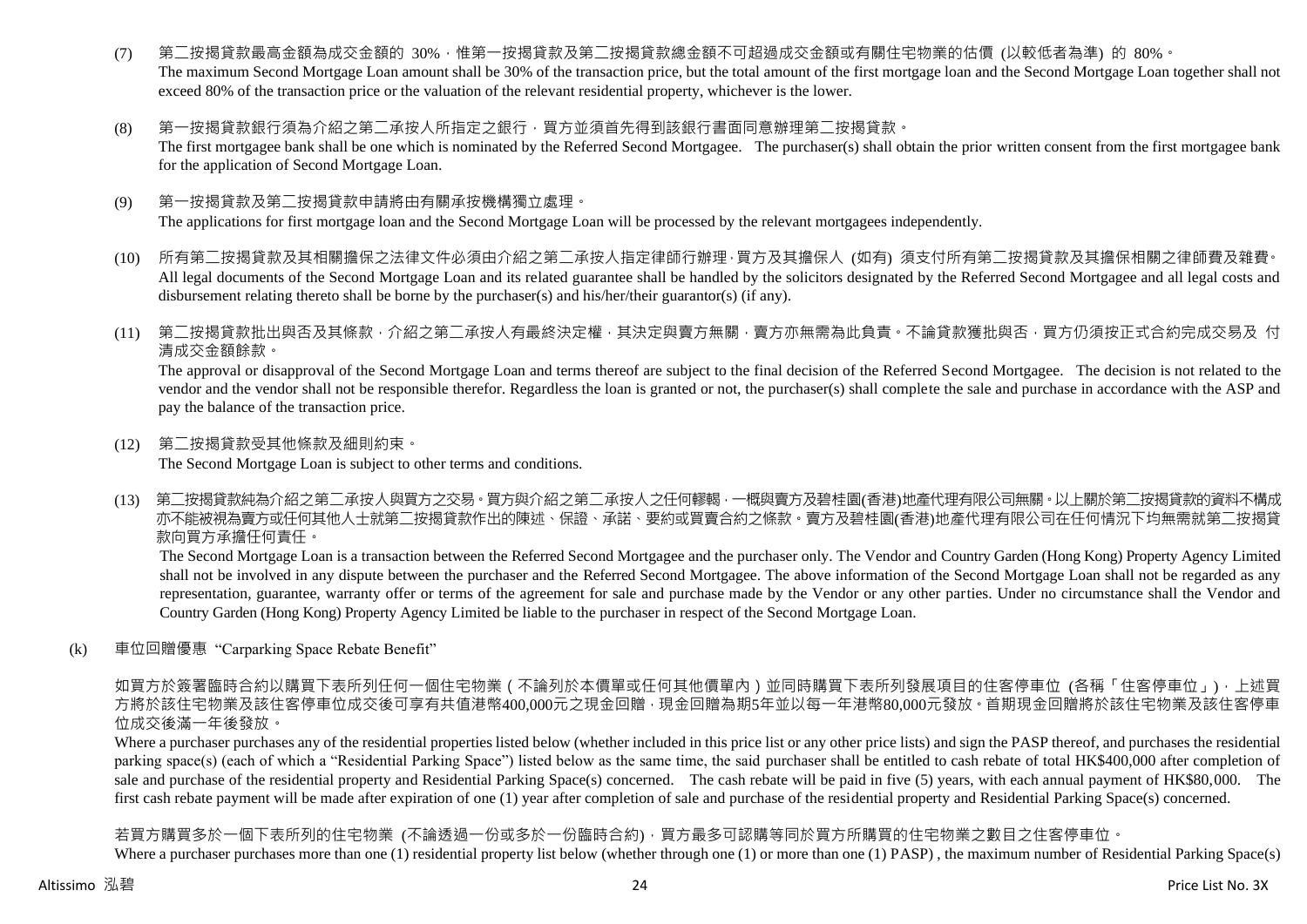賣方將在收妥並核實有關資料後,將車位回贈優惠現金回贈以支票形式支付買方,或按賣方認為適合的其他方式回贈予買方。可供認購的住客停車位的售價及銷售詳情將由 賣方全權酌情決定。倘若上述買方未有於該特定的時限內作出申請及/或簽署相關住客停車位的臨時買賣合約,上述買方將被視為放棄本優惠論。本優惠僅屬於有關買方,並 僅供該買方享用及獲得。此「車位回贈優惠」不得轉讓,亦不可轉移,及不可兌現為任何其他優惠。

Upon receipt and verification of relevant information by the vendor, the vendor will pay the cash rebate to the purchaser by way of cheque(s) or other means as the vendor thinks fit. Price and sales arrangements in relation to the available Residential Parking Spaces shall be decided by the vendor at its absolute discretion. If the said purchaser fails to make an application and/or sign the preliminary agreement(s) for sale and purchase of the Residential Parking Space(s) concerned within such prescribed time limit, he/she will be deemed to have given up this benefit. This benefit is personal to the relevant purchaser and shall only be enjoyed and entitled by the said purchaser. This "Carparking Space Rebate Benefit" is non-assignable and non-transferable and cannot be redeemed for any other benefit.

# 此優惠受相關交易文件中的條款及條件約束。

This benefit is subject to the terms and conditions of the relevant transaction document(s).

| 大廈名稱 Block Name | 樓層 Floor                                                                                                                  | 單位 Unit |  |  |  |  |  |  |
|-----------------|---------------------------------------------------------------------------------------------------------------------------|---------|--|--|--|--|--|--|
| 第1座 Tower 1     |                                                                                                                           |         |  |  |  |  |  |  |
|                 |                                                                                                                           | Н       |  |  |  |  |  |  |
| 第3座 Tower 3     |                                                                                                                           | A, C    |  |  |  |  |  |  |
| 住客停車位           | P52, P53, P55, P56, P57, P58, P106, P107, P109, P110, P119,<br>P120, P121, P122, P159, P160, P161, P172, P173, P175, P178 |         |  |  |  |  |  |  |

#### (m) 泓碧印花稅優惠 "Altissimo Stamp Duty Benefit"

**只適用於選用第(4)(i)(A8)段或(4)(i)(A9) 段之付款計劃的買方。Only applicable to payment plan under paragraphs (4)(i)(A8) or (4)(i)(A9).**

選擇「泓碧印花稅優惠」之買方, 不能享用 (4)(ii)(i) 所述之「5 年管理費減免」優惠。 The purchasers who have selected the "Altissimo Stamp Duty Benefit" shall not be entitled to enjoy the "5-Years Management Fee Subsidy" Discount set out in (4)(ii)(j).

買方可享有以下其中一項優惠 (買方必須於簽署臨時買賣合約前揀選以下 (1) 或 (2) 其中一項優惠):

The purchasers shall be entitled to enjoy either one of the benefits set out in (1) or (2) below (the Purchaser must decide which one of the benefits he selects before the signing of the preliminary agreement for sale and purchase):

(1) 泓碧10%印花稅優惠 Altissimo 10% Stamp Duty Benefit

選用第(4)(i)(A8)段之付款計劃及選擇「泓碧 10%印花稅優惠」之買方,不能享用 (4)(ii)(c) 所述之「限時置業售價折扣」、(4)(ii)(j)所述之「5年管理費減免」優惠及 (4)(iii)(m)(2)所述之「泓碧 3.75%印花稅優惠及 3.25%現金回贈優惠」。

The purchasers who have selected the payment plan under paragraphs (4)(i)(A8) and "Altissimo 10% Stamp Duty Benefit" shall not be entitled to enjoy the "First Home Purchase" Price Discount" set out in (4)(ii)(c), the "5-Years Management Fee Subsidy" Discount set out in (4)(ii)(j) and the "Altissimo 3.75% Stamp Duty Benefit and 3.25% Cash Rebate Benefit" set out in  $(4)(iii)(m)(2)$ .

選用第(4)(i)(A9)段之付款計劃及選擇「泓碧 10%印花稅優惠」之買方,不能享用(4)(ii)(c)所述之「限時置業售價折扣」、(4)(ii)(g)所述之「Countrygardenhk" Instagram 帳 戶跟隨優惠」、(4)(ii)(j)所述之「5 年管理費減免」優惠、(4)(ii)(m) 所述之「入伙傢私補貼」優惠及 (4)(iii)(m)(2)所述之「泓碧 3.75%印花稅優惠及 3.25%現金回贈優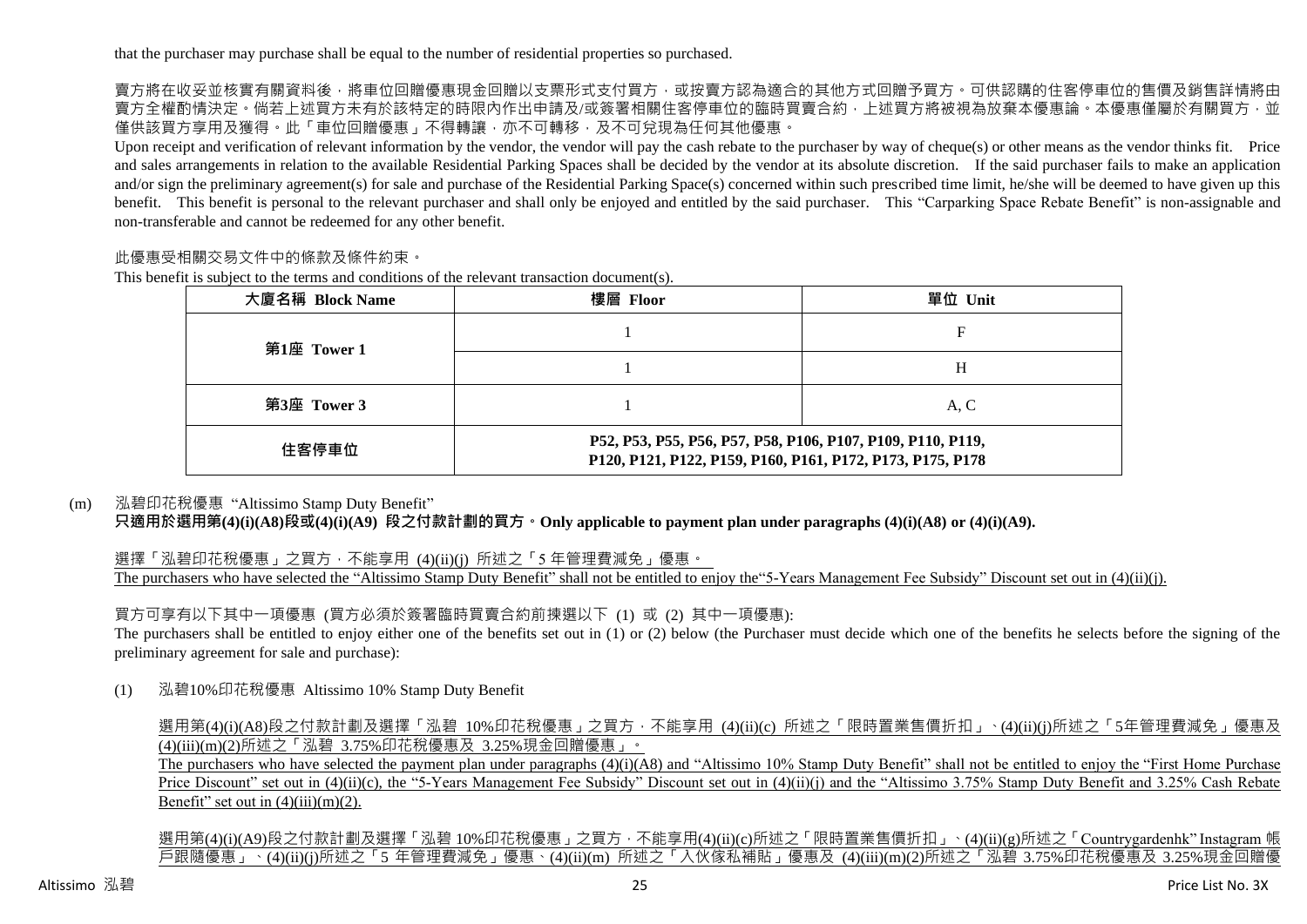惠」。

The purchasers who have selected the payment plan under paragraphs (4)(i)(A9) and "Altissimo 10% Stamp Duty Benefit" shall not be entitled to enjoy the "First Home Purchase Price Discount" set out in (4)(ii)(c), the "Countrygardenhk" Instagram Account Follows' Discount set out in (4)(ii)(g), the "5-Years Management Fee Subsidy" Discount set out in  $(4)(ii)(i)$ , the "New Home Furniture Subsidy" Benefit set out in  $(4)(ii)(m)$  and the "Altissimo 3.75% Stamp Duty Benefit and 3.25% Cash Rebate Benefit" set out in  $(4)(iii)(m)(2)$ .

受限於相關交易文件條款及條件 (包括但不限於買方須依照臨時買賣合約及買賣合約訂定的日期付清每一期訂金、部份成交金額及成交金額餘款^),賣方會代買方繳付 所購買的指明住宅物業之買賣合約所須繳付的從價印花稅。賣方代買方繳付的從價印花稅款額上限為成交金額的10%,超出上限的從價印花稅款額 (如有),由買方自 。若買方簽署臨時買賣合約時擁有其他任何香港住宅物業 (「原物業」) · 並於其後售出原物業並向印花稅署申請退還部分從價印花稅 · 買方不須將退還稅項任 何部份支付賣方。如因任何原因未能完成指明住宅物業之買賣或買賣合約因任何原因被取消或中止,自印花稅署發還之由賣方繳付的從價印花稅將須退還予賣方。 Subject to the terms and conditions of the relevant transaction documents (including without limitation that the Purchaser shall settle each of the deposit(s), part payment(s) of the Transaction Price and the balance of the Transaction Price<sup> $\land$ </sup> according to the respective dates stipulated in the preliminary agreement for sale and purchase and the agreement for sale and purchase), the Vendor will pay the ad valorem stamp duty payable by the Purchaser in respect of the agreement for sale and purchase of the specified residential property. The amount of the ad valorem stamp duty to be paid by the Vendor on behalf of the Purchaser shall be capped at 10% of the Transaction Price, and the excess amount of the ad valorem stamp duty (if any) shall be borne by the Purchaser. Where the Purchaser owns any other residential property in Hong Kong (the "original property") at the time of his signing of the preliminary agreement for sale and purchase and subsequently sells the original property and then applies to the Stamp Office for refund of part of the ad valorem stamp duty paid, the Purchaser is not required to reimburse any part of the refund to the Vendor. If the sale and purchase of the specified residential property cannot be completed for any reason, or the agreement for sale and purchase is cancelled or terminated for any reason, the ad valorem stamp duty paid by the Vendor and refunded from the Stamp Office shall be returned to the Vendor.

或 or

(2) 泓碧 3.75%印花稅優惠及3.25%現金回贈優惠 Altissimo 3.75% Stamp Duty Benefit and 3.25% Cash Rebate Benefit

選用第(4)(i)(A8)段之付款計劃及選擇「泓碧3.75%印花稅優惠及3.25%現金回贈優惠」之買方,不能享用(4)(ii)(j)所述之「5年管理費減免」優惠及(4)(iii)(m)(1)所述之「泓 碧 10% 印花稅優惠」。

The purchasers who have selected the payment plan under paragraphs (4)(i)(A8) and "Altissimo 3.75% Stamp Duty Benefit and 3.25% Cash Rebate Benefit" shall not be entitled to enjoy the "5-Years Management Fee Subsidy" Discount set out in (4)(ii)(j) and the "Altissimo 10% Stamp Duty Benefit" set out in (4)(iii)(m)(1).

選用第(4)(i)(A9)段之付款計劃及選擇「泓碧3.75%印花稅優惠及3.25%現金回贈優惠」之買方,不能享用(4)(ii)(g)所述之「Countrygardenhk" Instagram帳戶跟隨優惠」、 (4)(ii)(j) 所述之「5 年管理費減免」優惠、(4)(ii)(m) 所述之「入伙傢私補貼」優惠及 (4)(iii)(m)(1) 所述之「泓碧 10% 印花稅優惠」。

The purchasers who have selected the payment plan under paragraphs (4)(i)(A9) and "Altissimo 3.75% Stamp Duty Benefit and 3.25% Cash Rebate Benefit" shall not be entitled to enjoy the "Countrygardenhk" Instagram Account Follows' Discount set out in  $(4)(ii)(g)$ , the "5-Years Management Fee Subsidy" Discount set out in  $(4)(ii)(i)$ , the "New Home Furniture Subsidy" Benefit set out in (4)(ii)(m) and the "Altissimo 10% Stamp Duty Benefit" set out in (4)(iii)(m)(1).

受限於相關交易文件條款及條件 (包括但不限於買方須依照臨時買賣合約及買賣合約訂定的日期付清每一期訂金、部份成交金額及成交金額餘款^),賣方會代買方繳付 所購買的指明住宅物業之買賣合約所須繳付的從價印花稅。賣方代買方繳付的從價印花稅款額上限為成交金額的 3.75%, 超出上限的從價印花稅款額 (如有),由買方 自行承擔。若買方簽署臨時買賣合約時擁有其他任何香港住宅物業(「原物業」),並於其後售出原物業並向印花稅署申請退還部分從價印花稅,買方不須將退還稅項任 何部份支付賣方。如因任何原因未能完成指明住宅物業之買賣,或買賣合約因任何原因被取消或中止,自印花稅署發還之由賣方總付的從價印花稅將須退還予賣方。 Subject to the terms and conditions of the relevant transaction documents (including without limitation that the Purchaser shall settle each of the deposit(s), part payment(s) of the Transaction Price and the balance of the Transaction Price^ according to the respective dates stipulated in the preliminary agreement for sale and purchase and the agreement for sale and purchase), the Vendor will pay the ad valorem stamp duty payable by the Purchaser in respect of the agreement for sale and purchase of the specified residential property. The amount of the ad valorem stamp duty payable by the Vendor on behalf of the Purchaser shall be capped at 3.75% of the Transaction Price, and the excess amount of the ad valorem stamp duty (if any) shall be borne by the Purchaser. Where the Purchaser owns any other residential property in Hong Kong (the "original property") at the time of his signing of the preliminary agreement for sale and purchase and subsequently sells the original property and then applies to the Stamp Office for refund of part of the ad valorem stamp duty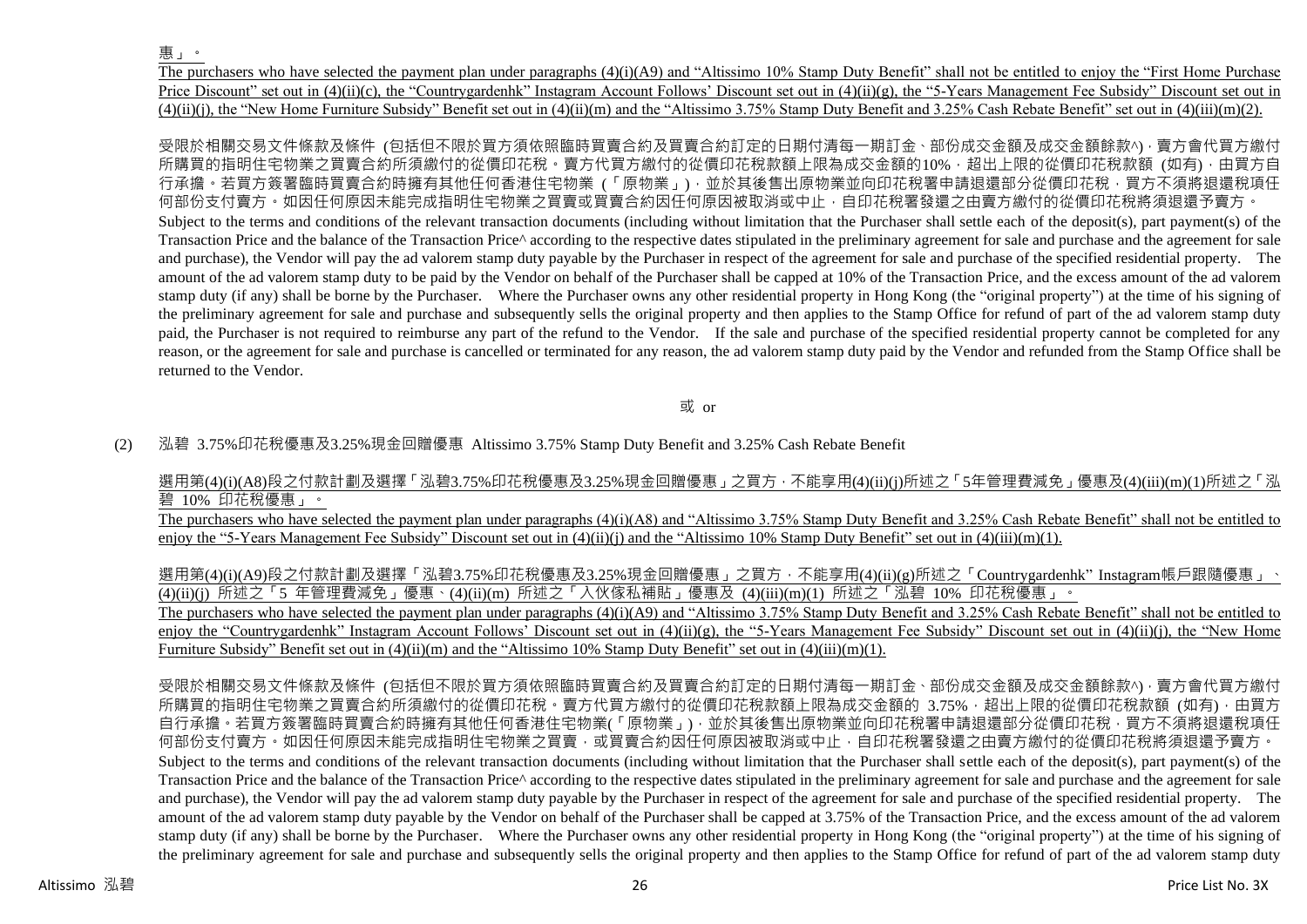paid, the Purchaser is not required to reimbuse any part of the refund to the Vendor. If the sale and purchase of the specified residential property cannot be completed for any reason, or the agreement for sale and purchase is cancelled or terminated for any reason, the ad valorem stamp duty paid by the Vendor and refunded from the Stamp Office shall be returned to the Vendor.

受限於相關交易文件條款及條件,除以上印花稅優惠外,買方亦可獲賣方提供相等於成交金額 3.25% 的現金回贈。

Subject to the terms and conditions of the relevant transaction documents, a cash rebate of 3.25% of the Transaction Price will be provided to the Purchaser in addition to the above Stamp Duty Benefit.

買方須於完成買賣及接收指明住宅物業後14日內填妥、簽署並向賣方遞交有關「泓碧 3.75% 印花稅優惠及3.25%現金回贈優惠」的附函所附之申請書,申請現金回贈 優惠 。如買方符合取得現金回贈的條件 · 賣方會在收到買方填妥及簽署的申請書並核實相關資料後 30 日内 · 將現金回贈存入買方於香港持牌銀行開立之戶口 (或以其 他由賣方決定的方式支付)。

The Purchaser shall apply to the Vendor for the Cash Rebate by completing, signing and submitting an application form enclosed to the Side Letter (regarding "Altissimo 3.75% Stamp Duty Benefit and 3.25% Cash Rebate Benefit") within 14 days after completion of sale and purchase and entering into possession of the specified residential property. If the Purchaser is eligible to the Cash Rebate, the Vendor will deposit the Cash Rebate directly into the Purchaser's bank account maintained with a licenced bank in Hong Kong (or in any other manner as the Vendor may decide) within 30 days after receiving the duly completed and signed application form and verifying the relevant information.

- ^ 以賣方代表律師實際收到款項日期計算。
- ^ the actual date of payment(s) received by the Vendor's solicitors shall be considered as the date of settlement of payment by the Purchaser.

# (iv) **誰人負責支付買賣該發展項目中的指明住宅物業的有關律師費及印花稅**

**Who is liable to pay the solicitors' fees and stamp duty in connection with the sale and purchase of a specified residential property in the Development**

(a) 如買方選用賣方代表律師處理買賣合約、按揭及轉讓契,賣方同意支付買賣合約及轉讓契兩項法律文件之律師費用。如買方選擇另聘代表律師處理買賣合約、按揭及轉 讓契,買方及賣方須各自負責有關買賣合約及轉讓契兩項法律文件之律師費用。

If the purchaser appoints the vendor's solicitors to handle the agreement for sale and purchase, mortgage and assignment, the vendor agrees to bear the legal cost of the agreement for sale and purchase and the assignment. If the purchaser chooses to instruct his own solicitors to handle the agreement for sale and purchase, mortgage or assignment, each of the vendor and purchaser shall pay his own solicitors' legal fees in respect of the agreement for sale and purchase and the assignment.

(b) 買方須支付一概有關臨時買賣合約、買賣合約及轉讓契的印花稅(包括但不限於任何買方提名書或轉售(如有)的印花稅、額外印花稅、買家印花稅及任何與過期繳付任何 印花稅有關的罰款、利息及附加費等)。

All stamp duties on the preliminary agreement for sale and purchase, the agreement for sale and purchase and the assignment (including without limitation any stamp duty on, if any, nomination or sub-sale, any special stamp duty, any buyer's stamp duty and any penalty, interest and surcharge, etc. for late payment of any stamp duty) will be borne by the purchaser.

# (v) **買方須爲就買賣該發展項目中的指明住宅物業簽立任何文件而支付的費用**

**Any charges that are payable by a purchaser for execution of any document in relation to the sale and purchase of a specified residential property in the Development**

## 有關其他法律文件之律師費如:附加合約、買方提名書、有關樓宇交易之批地文件、大廈公契及其他樓契之核證費、查冊費、註冊費、圖則費及其他實際支出等等,均由買 方負責,一切有關按揭及其他費用均由買方負責。

All legal costs and charges in relation to other legal documents such as supplemental agreement, nomination, certifying fee for Government Lease, deed of mutual covenant and all other title documents, search fee, registration fee, plan fee and all other disbursements shall be borne by the purchaser. The purchase) shall also pay and bear the legal costs and disbursements in respect of any mortgage.

備註: 買方如因任何原因需更改支付條款,必須得賣方事先同意,並須向賣方繳付\$7.500 不可退還手續費及自付全部相關額外費用。